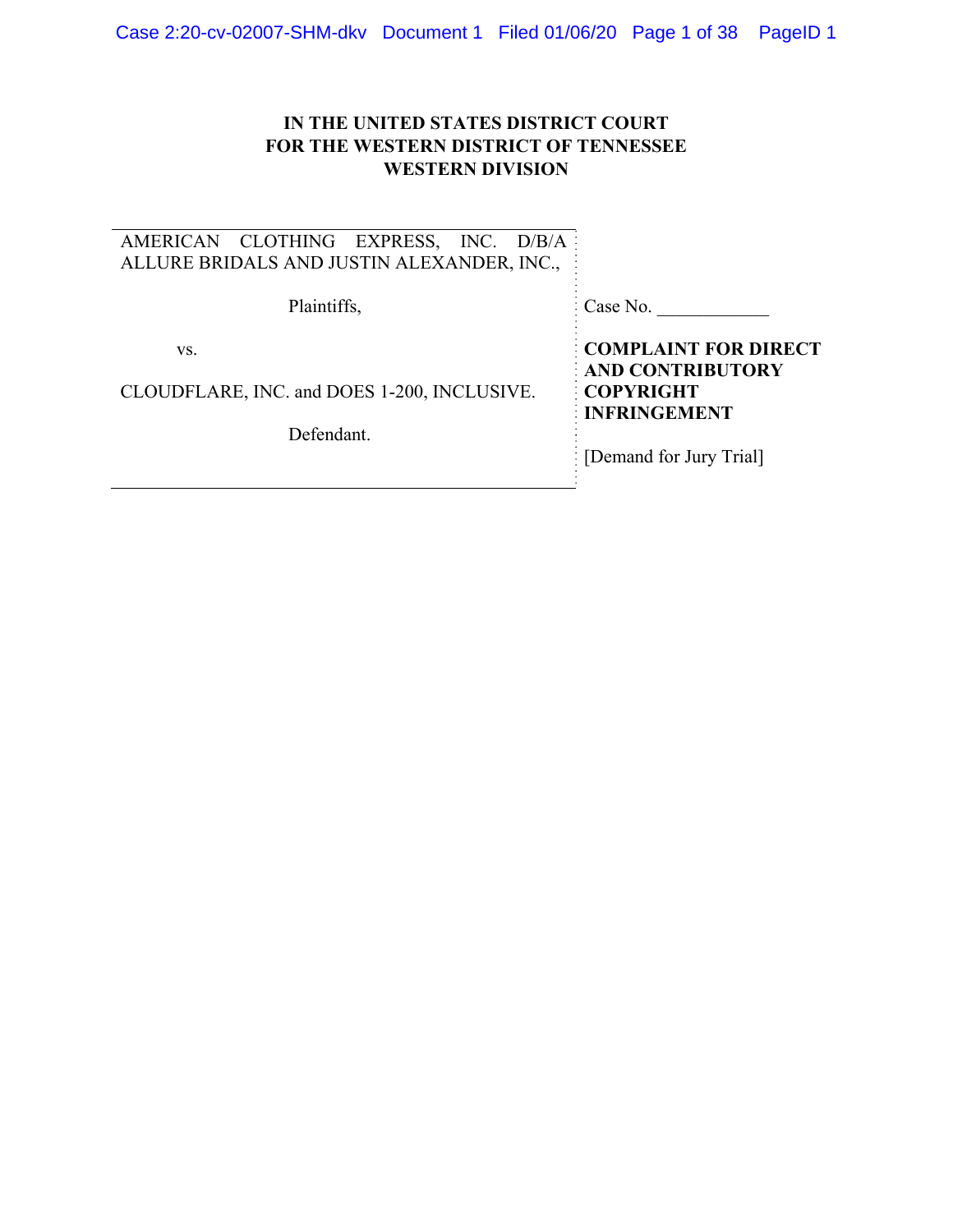# **TABLE OF CONTENTS**

| PLAINTIFFS' BUSINESSES AND INTELLECTUAL PROPERTY RIGHTS 8<br>$\mathbf{I}$ .                                                                     |
|-------------------------------------------------------------------------------------------------------------------------------------------------|
| a.                                                                                                                                              |
| $\mathbf{b}$ .                                                                                                                                  |
| $\mathbf{c}$ .                                                                                                                                  |
| $\Pi$ .                                                                                                                                         |
| III.                                                                                                                                            |
| CLOUDFLARE PROVIDED SUBSTANTIAL ASSISTANCE TO THE INFRINGING<br>IV.                                                                             |
| CLOUDFLARE CONCEALS THE IDENTITY OF THE COUNTERFEITERS 16<br>a.                                                                                 |
| CLOUDFLARE ENABLES THE INFRINGING IMAGES TO BE CACHED ON<br>$\mathbf{b}$ .<br>CLOUDFLARE'S DOMESTIC SERVERS AND TO BE STORED ON THE HARD DRIVES |
| SPEED AND RELIABILITY ARE IMPERATIVE TO THE OPERATION OF THE<br>FOREIGN INFRINGING WEBSITES SELLING COUNTERFEIT PRODUCTS 19                     |
| CloudFlare's Marketing Materials Tout That Speed Matters In E-Commerce, And That<br>i.                                                          |
| To Appear As Authentic Online Retailers, The Infringing Websites Must Operate As<br>ii.                                                         |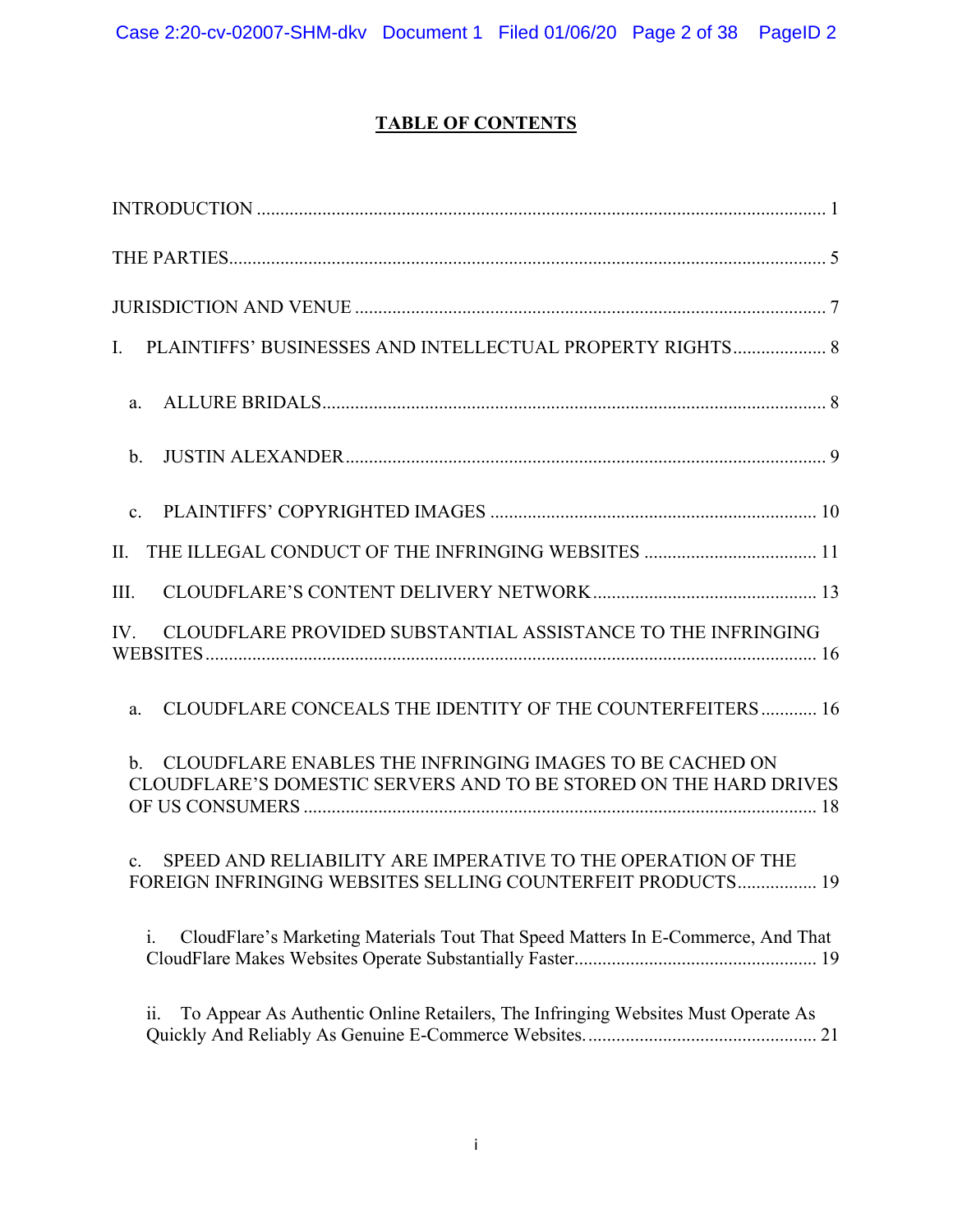|                | d. CLOUDFLARE SIGNIFICANTLY IMPROVES THE SPEED AND RELIABILITY OF |  |
|----------------|-------------------------------------------------------------------|--|
| $\mathbf{i}$ . |                                                                   |  |
|                |                                                                   |  |
|                | V. PLAINTIFFS REPEATEDLY NOTIFIED CLOUDFLARE OF THE ONGOING       |  |
|                |                                                                   |  |
|                |                                                                   |  |
|                |                                                                   |  |
|                |                                                                   |  |
|                |                                                                   |  |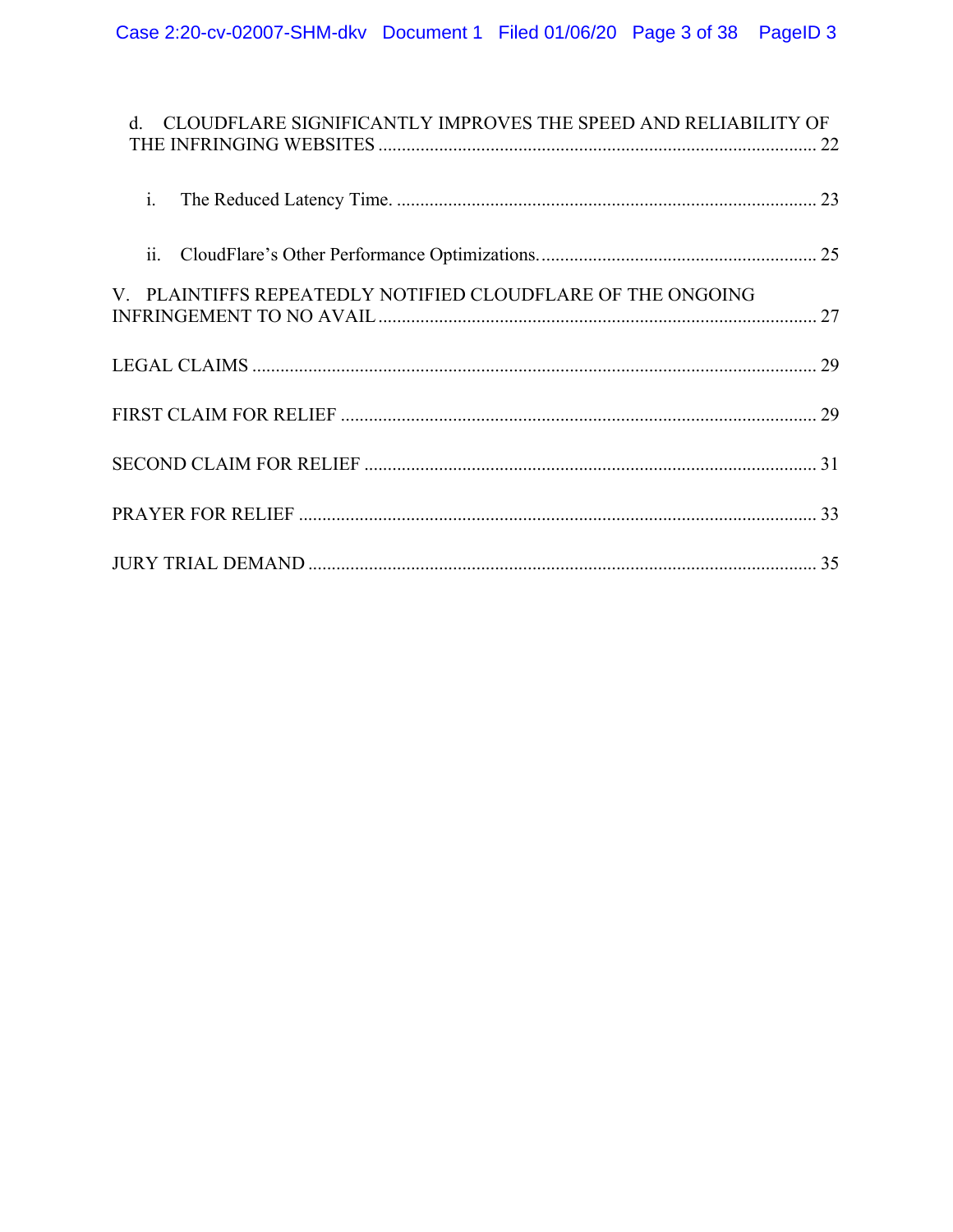Plaintiffs American Clothing Express, Inc. d/b/a as Allure Bridals ("Allure,") and Justin Alexander, Inc. ("Justin Alexander," collectively with Allure, the "Plaintiffs"), by and through their counsel, hereby bring this Complaint against: i) the Defendant CloudFlare, Inc. ("CloudFlare") for contributory copyright infringement; and ii) DOES 1-200, referred to herein collectively as the "Infringing Website Defendants," for direct copyright infringement.

#### **INTRODUCTION**

1. Plaintiffs Allure and Justin Alexander are family operated businesses that have developed decades of goodwill through their design and manufacture of high quality wedding dresses. Plaintiffs invest hundreds of thousands of dollars per year on photoshoots of professional models wearing their dresses in studios and in exotic photoshoots located throughout the world. Plaintiffs operate websites to display the images created during these photoshoots which constitute the Plaintiffs' primary marketing tool to the end consumer ("Plaintiffs' Images").

2. The Defendant CloudFlare is a web performance and security company that provides a Content Delivery Network ("CDN"), web content optimization, website security, denial of service (DDos) protection, and a managed domain name system network ("DNS"). A CDN refers to a geographically distributed group of servers which work together to provide the fast delivery of Internet content.

3. This case arises out of CloudFlare's aiding foreign infringers in their systematic infringement of Plaintiffs' Images (the "Infringing Website Defendants"). The Infringing Website Defendants have stolen the Plaintiffs' Images for the purpose of displaying them or slight alterations thereof (the "Infringing Images") on websites misleadingly designed to resemble authorized online retail internet stores purportedly selling Plaintiffs' authentic dresses ("Infringing Websites").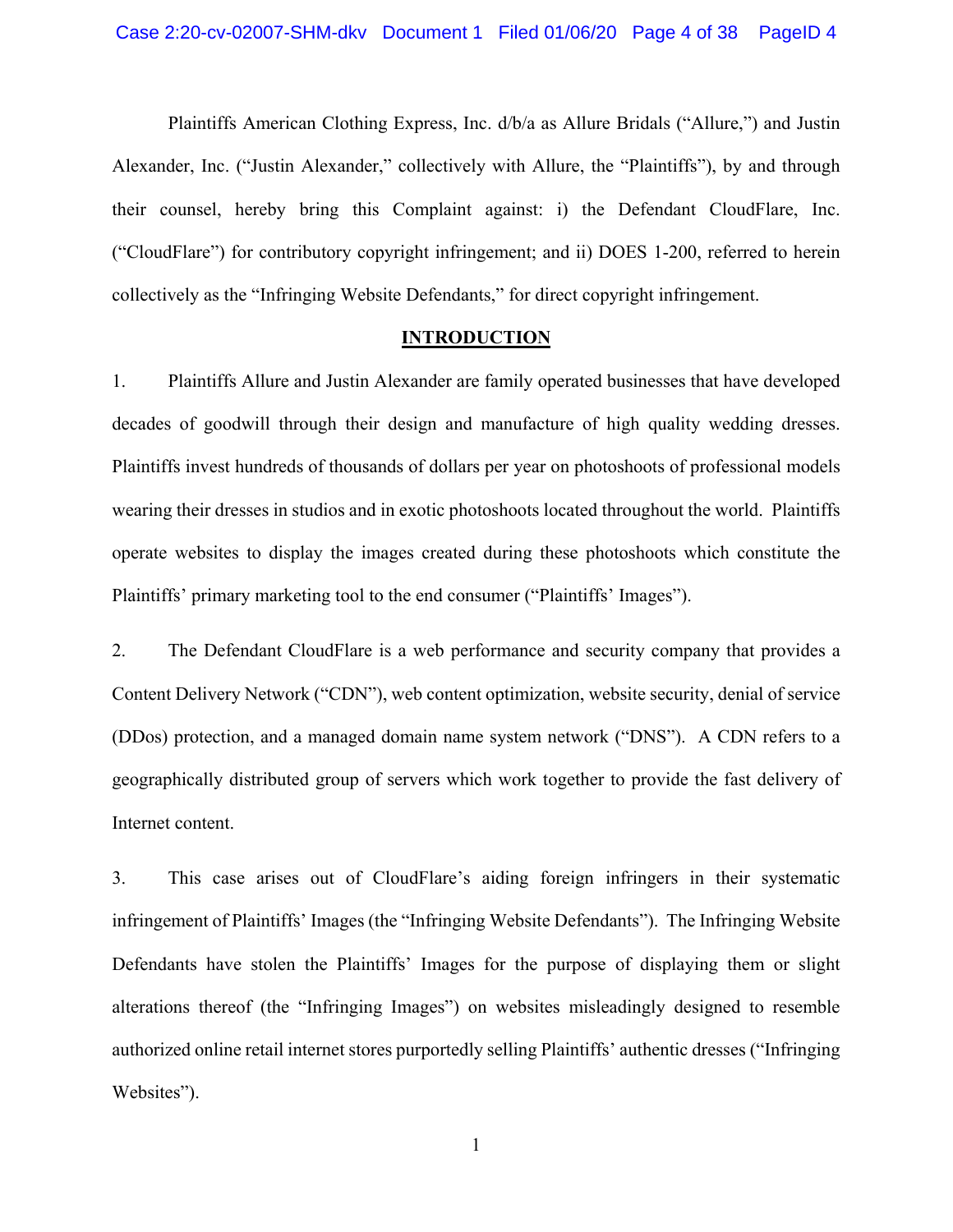#### Case 2:20-cv-02007-SHM-dkv Document 1 Filed 01/06/20 Page 5 of 38 PageID 5

4. Plaintiffs lack a meaningful remedy against the Infringing Website Defendants for the massive infringement willfully being perpetrated by them. The vast majority of the Infringing Websites are hosted on servers located in the People's Republic of China, or in other foreign jurisdictions located in South East Asia, or on offshore servers that advertise their non-compliance with U.S. copyright laws. Complaints sent by Plaintiffs, or their agents, to the Infringing Website Defendants, or to the entities hosting them in these far-away jurisdictions, largely fall on deaf ears. Domestic judgments obtained against the Infringing Website Defendants are often unenforceable against them in their home jurisdictions.

5. All of the Infringing Websites at issue in this action, during the relevant time periods, have been and/or are, optimized by CloudFlare's services to make the websites accessible to consumers in the United States, including within the State of Tennessee.

6. As explained below, CloudFlare should be held liable for committing contributory copyright infringement, because CloudFlare: i) had knowledge of the direct infringement being perpetrated by the Infringing Website Defendants through CloudFlare's services and ii) CloudFlare materially contributed to that infringement.

7. CloudFlare had actual knowledge of the specific infringing activity at issue here because anti-counterfeiting vendors retained by Plaintiffs delivered more than seven thousand notifications to CloudFlare of the ongoing infringement being prosecuted herein over the course of three years. To combat this staggering campaign of infringement, Plaintiffs have retained vendors to use computer algorithms and other sophisticated techniques to locate the presence of the Plaintiffs' Infringing Images on unauthorized websites. The Plaintiffs' notifications provided CloudFlare with hyperlinks to specific sales pages located on specific Infringing Websites on which the Infringing Website Defendants had displayed the Plaintiffs' Images.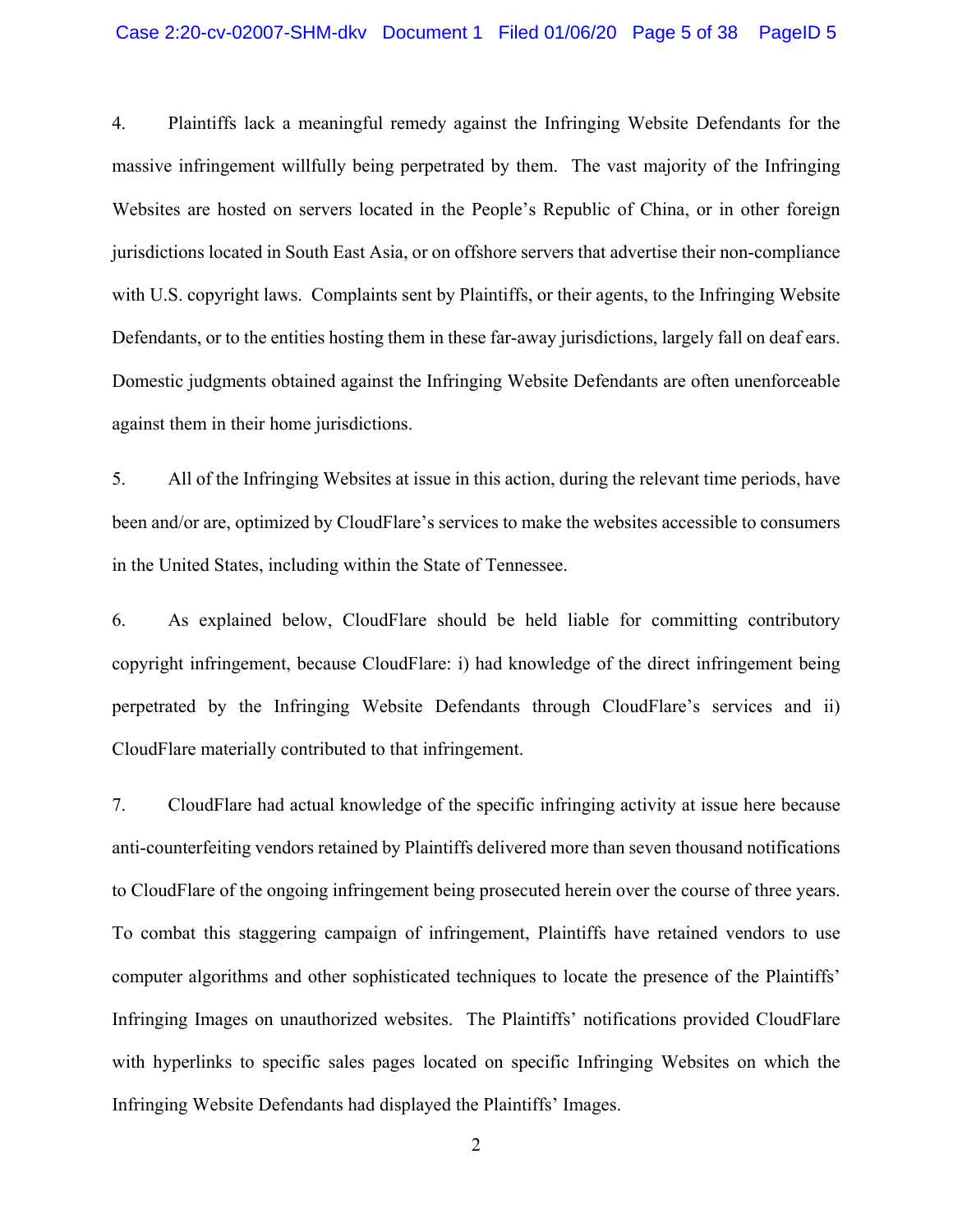#### Case 2:20-cv-02007-SHM-dkv Document 1 Filed 01/06/20 Page 6 of 38 PageID 6

8. With the slightest of effort, Cloudflare could have confirmed the pattern of infringement being reported by Plaintiffs. For example, as Plaintiffs never sell their wedding dresses online, the display of thousands of the Plaintiffs' Images on the Infringing Websites for the purpose of selling the dresses depicted therein at grossly discounted prices presents compelling evidence of the unauthorized use of the Plaintiffs' Images. Some of the Infringing Websites at issue even blatantly used the Plaintiffs' trademarks, alongside the Plaintiffs' Images, to purport to offer to sell dozens of "Allure" or "Justin Alexander" dresses at discounted prices. Some Infringing Websites display the same Infringing Images and content (such as the "About Us" and "FAQ" pages) that appeared on prior CloudFlare-optimized websites that had been shut down by Court order but now use a slightly different domain name, such as by changing a few letters.

9. CloudFlare has materially contributed to the infringement because: i) CloudFlare's CDN service allows the Infringing Websites to create and store copies of the Infringing Images on CloudFlare's domestic servers; ii) CloudFlare's services significantly improve the speed and reliability of the Infringing Websites operated from far-flung jurisdictions; and iii) CloudFlare conceals the identity and IP address of the operators of the Infringing Websites.

10. CloudFlare's CDN speeds a customer's access to a website by pulling static content files, and selected dynamic content, from the origin server into the distributed CDN network in a process called caching. Once the data is cached, the CDN serves the content to the customer from the closest CDN data center instead of the origin server, which could be located thousands of miles away. CloudFlare also provides other services which combine to significantly increase the speed with which websites hosted thousands of miles away can engage in e-commerce in the United States.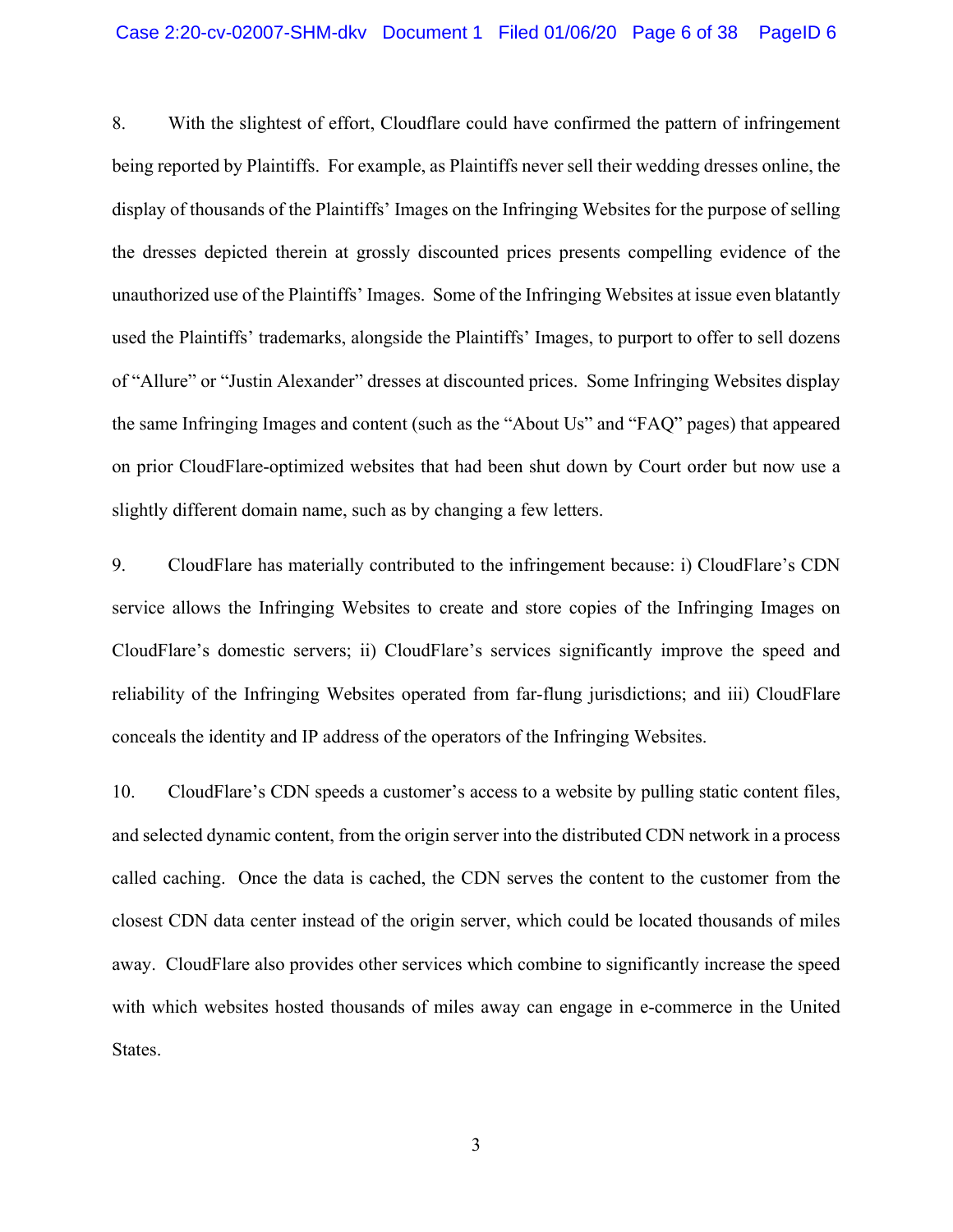11. In short, CloudFlare enables the Infringing Website Defendants to deliver their infringing website content rapidly and reliably to U.S. consumers from jurisdictions where they will be insulated from meaningful legal action being taken against them by Plaintiffs.

12. CloudFlare could have stopped this infringement being perpetrated through its CDN by simply terminating the accounts of repeat infringers. Instead, CloudFlare continued to provide the same services to the Infringing Websites with knowledge of their infringement to be able to maintain the revenue stream generated from the Infringing Website Defendants and other infringers using CloudFlare's services.

13. CloudFlare has never terminated a repeat infringer in response to notifications sent by Plaintiffs or other bridal manufacturers. The Digital Millennium Copyright Act of 1998 ("DMCA"), 17 U.S.C. § 512, provides a "safe harbor" to internet service providers, such as CloudFlare, who have adopted and reasonably implemented policies for the termination of subscribers of the service provider's system who are repeat infringers. Instead, CloudFlare has responded to each notification with the statement that CloudFlare has passed on the DMCA report to the Infringing Website Defendant and to the company hosting the Infringing Website, even when the hoster is located in a foreign jurisdiction that does not require the hosting company to take any action in response to the receipt of the DMCA take-down notice.

14. Thus, for example, some Infringing Website Defendants operated websites hosted by Blueangelhost.com, which is known for its advertisement of its offering of "non-DMCA compliant," "off-shore hosting." Upon receiving a DMCA take-down notification for a website hosted by Blueangelhost, CloudFlare simply forwarded the Plaintiffs' DMCA report to Blueangelhost and to the Infringing Website Defendant knowing that the infringement would continue unabated.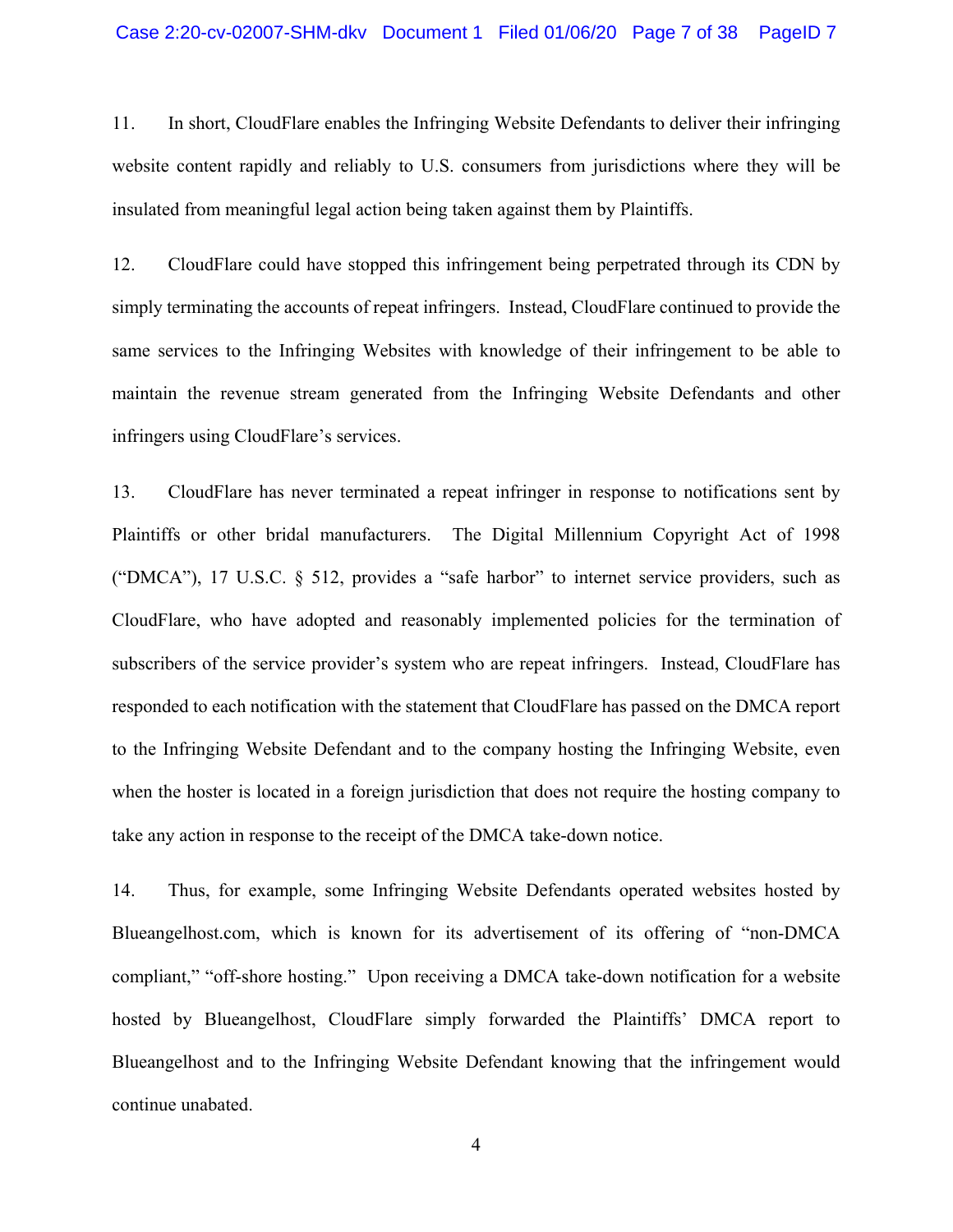15. Consequently, an exceedingly disproportionate amount of websites infringing Plaintiffs' copyrights are optimized by CloudFlare, as opposed to other providers of CDNs, due to CloudFlare's well-known policy of refusing to terminate repeat infringers. In sharp contrast, other CDN providers have responded to Plaintiffs' notifications of infringement by demanding that the infringing website immediately take down the infringing images from the origin server, or it would terminate the website's account if it did not comply.

16. Accordingly, Plaintiffs are prosecuting claims against CloudFlare for contributory copyright infringement pertaining to more than 5,000 infringing images published on 99 different websites.

#### **THE PARTIES**

17. Allure is a Tennessee corporation which maintains its principal place of business at 3190 New Brunswick Road, Bartlett, Tennessee 38133. Allure is the owner of all right, title and interest in and to the seventeen registrations issued by the United States Copyright Office pertaining to models wearing Allure dresses ("Allure Copyrights"). Genuine and authentic copies of the U.S. federal copyright certificates for the Allure Copyrights are attached hereto as **Exhibit 1**.

18. Justin Alexander is a New Jersey Corporation that maintains its principal place of business at 45 U.S. 46 #607, Pine Brook, New Jersey 07058. Justin Alexander is the owner of all right, title and interest in and to the forty-four registrations issued by the United States Copyright Office pertaining to models wearing Justin Alexander dresses ("Justin Alexander Copyrights"). Genuine and authentic copies of the U.S. federal copyright certificates for the Justin Alexander Copyrights are attached hereto as **Exhibit 2**.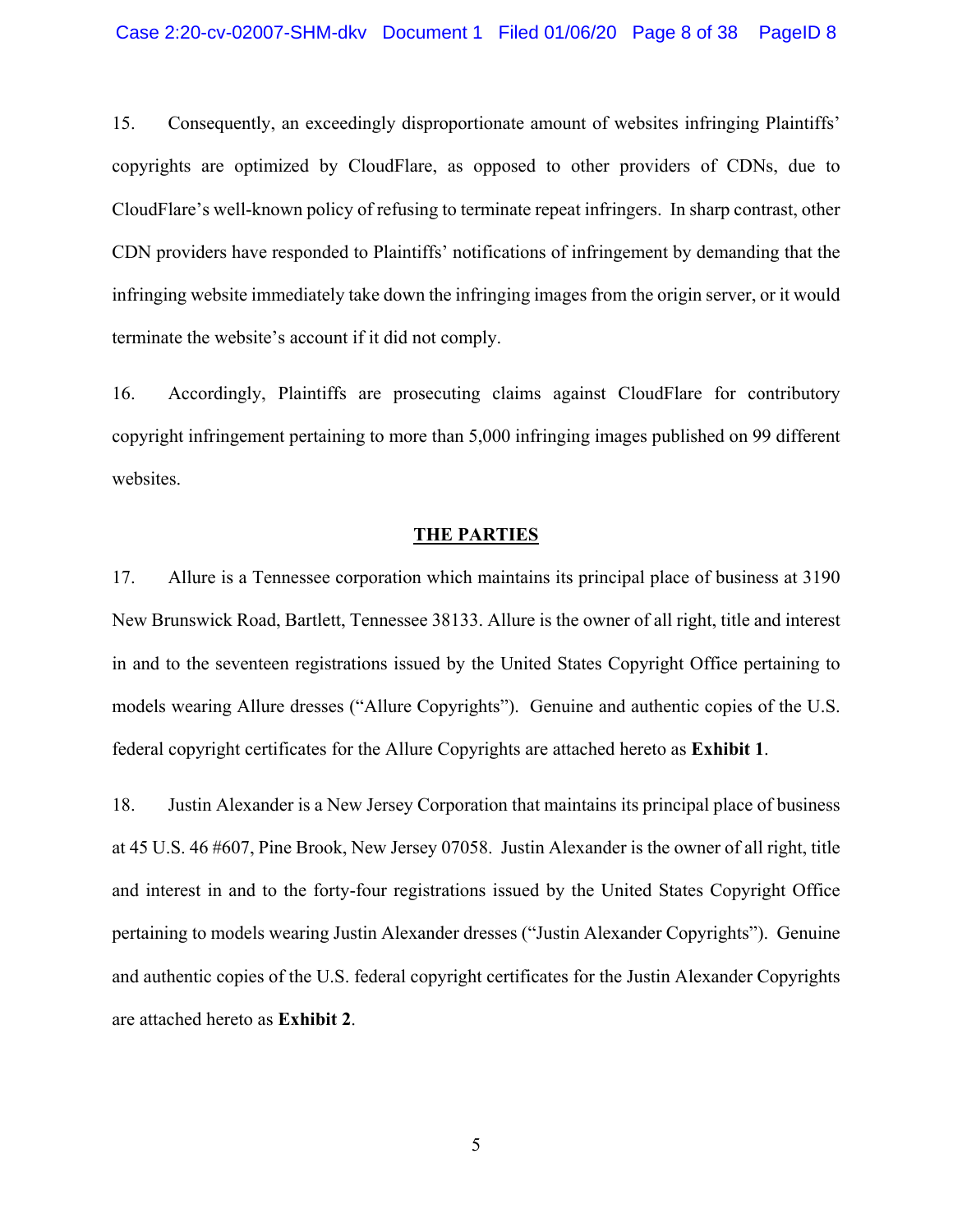### Case 2:20-cv-02007-SHM-dkv Document 1 Filed 01/06/20 Page 9 of 38 PageID 9

19. Upon information and belief, Defendant CloudFlare, Inc. ("CloudFlare") is a Delaware corporation with its principal offices at 101 Townsend Street, San Francisco, CA 94107.

20. Due to the nature of their infringing activities, the Infringing Website Defendants engage in various tactics to make it virtually impossible for Plaintiffs to learn their true identities, including by providing false and incomplete identifying information on their websites and in internet registries. Upon information and belief, CloudFlare knows the true identity of the Infringing Website Defendants based upon CloudFlare's: i) contractual relationship with them; ii) provision of CDN services to them; iii) receipt of payments from them; and iv) the provision of technical support to their websites. When Plaintiffs obtain additional credible information regarding the identity of the Infringing Website Defendants from CloudFlare or through the discovery process, Plaintiffs will seek to take steps to amend the Complaint to further identify certain Infringing Website Defendants.

21. For the convenience of the Court, the Infringing Websites being prosecuted herein are identified in Schedule A to the Complaint.

22. Additionally, as explained more fully below, Plaintiffs attach hereto the following:

 $\triangleright$  A listing of the number of DMCA notices sent by Plaintiffs' agents to CloudFlare, along with the number of distinct infringing URLs reported by Plaintiffs' agents for each domain  $(Exhibit 3)$ ;<sup>1</sup>

<sup>&</sup>lt;sup>1</sup> "A uniform resource locator, or "URL," is an internet address which tells the browser where to find an internet resource… While it is possible to design a webpage so that all of the information contained on it is displayed on a screen or series of screens through which a user can progress without changing the URL of the webpage," it is often the case that "different webpages have different URL's." *Swapalease, Inc. v. Sublease Exch..com, Inc.*, No. 1:07-CV-45, 2009 U.S. Dist. LEXIS 5396, at \*4 (S.D. Ohio Jan. 27, 2009) (internal citations omitted). One URL might contain, for instance, multiple infringing images of the same dress.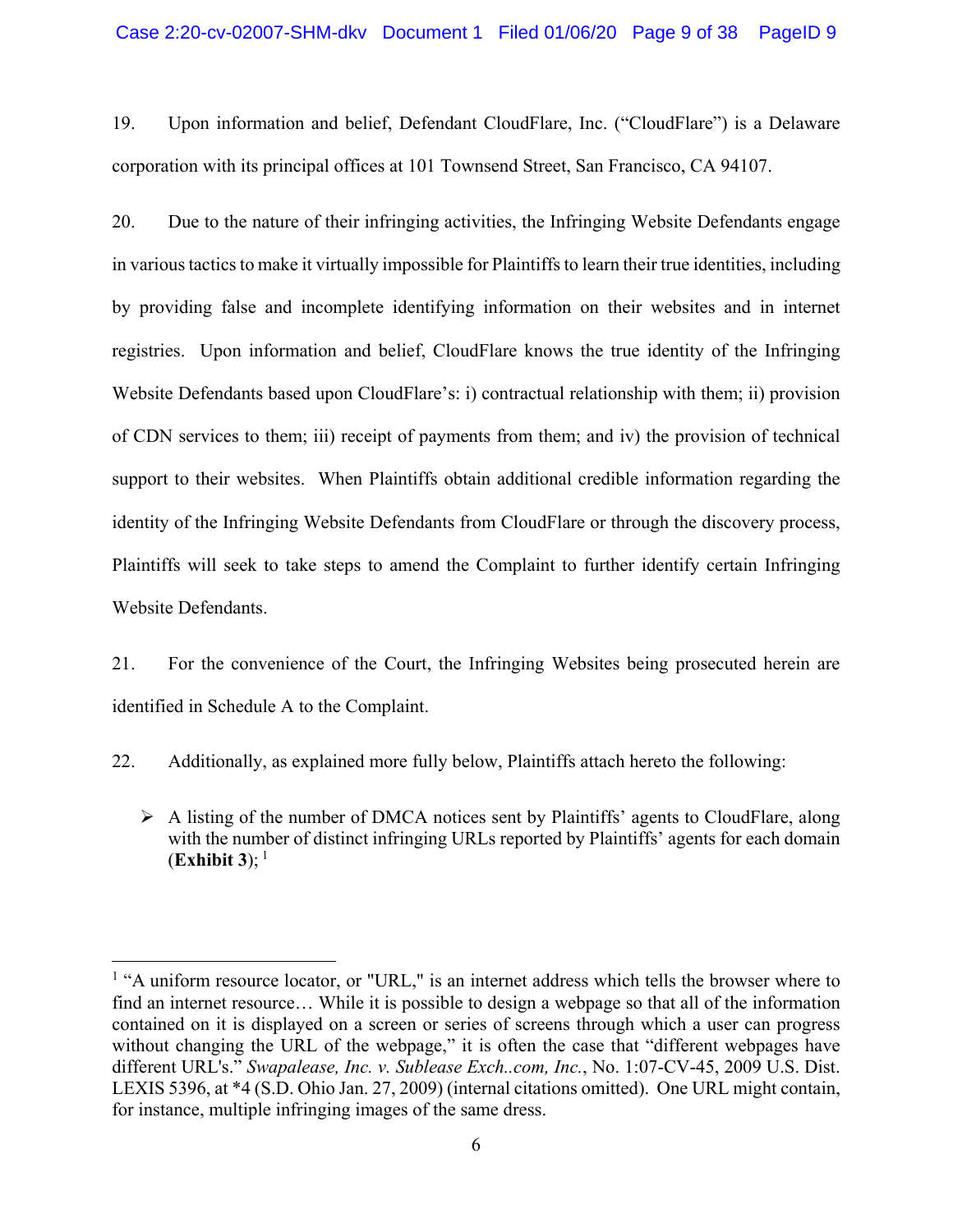- $\triangleright$  A listing of the dates of each notice sent by Plaintiffs' agents to CloudFlare along with the specific uniform resource locator ("URL") for the Infringing Image reported in each notice for each domain (**Exhibit 4**);
- $\triangleright$  For each domain, a side-by-side display of each of the Plaintiffs' copyrighted images with the corresponding Infringing Image that had been reported to CloudFlare, along with the copyright registration, URL and DMCA reporting information (**Exhibit 5**).

### **JURISDICTION AND VENUE**

23. This is a civil action seeking damages and injunctive relief for copyright infringement under the copyright laws of the United States, 17 U.S.C. § 101, *et seq.*

24. This Court has subject matter jurisdiction pursuant to 28 U.S.C. § 1331 (federal question jurisdiction) and 28 U.S.C. § 1338(a) (jurisdiction over copyright actions).

25. This Court has personal jurisdiction over Cloudflare because: i) according to https://www.cloudflare.com/network/, Cloudflare maintains CDN servers in this judicial district in Memphis, Tennessee, and in this state in Nashville, Tennessee; ii) Cloudflare engages in systematic and continuous business in Tennessee and in this judicial district; and iii) Cloudflare materially aided the infringement targeting Allure, which is located within this judicial district.

26. This Court has personal jurisdiction over the Infringing Website Defendants because they: i) conduct business throughout the United States, including within the State of Tennessee and this Judicial District, through the operation of fully interactive commercial websites and online marketplaces and ii) each Infringing Website Defendant targets the United States, including the State of Tennessee, and has offered to sell, and, on information and belief, has sold and continues to sell products to consumers within the United States, including the State of Tennessee, by infringing the Plaintiffs' copyrights.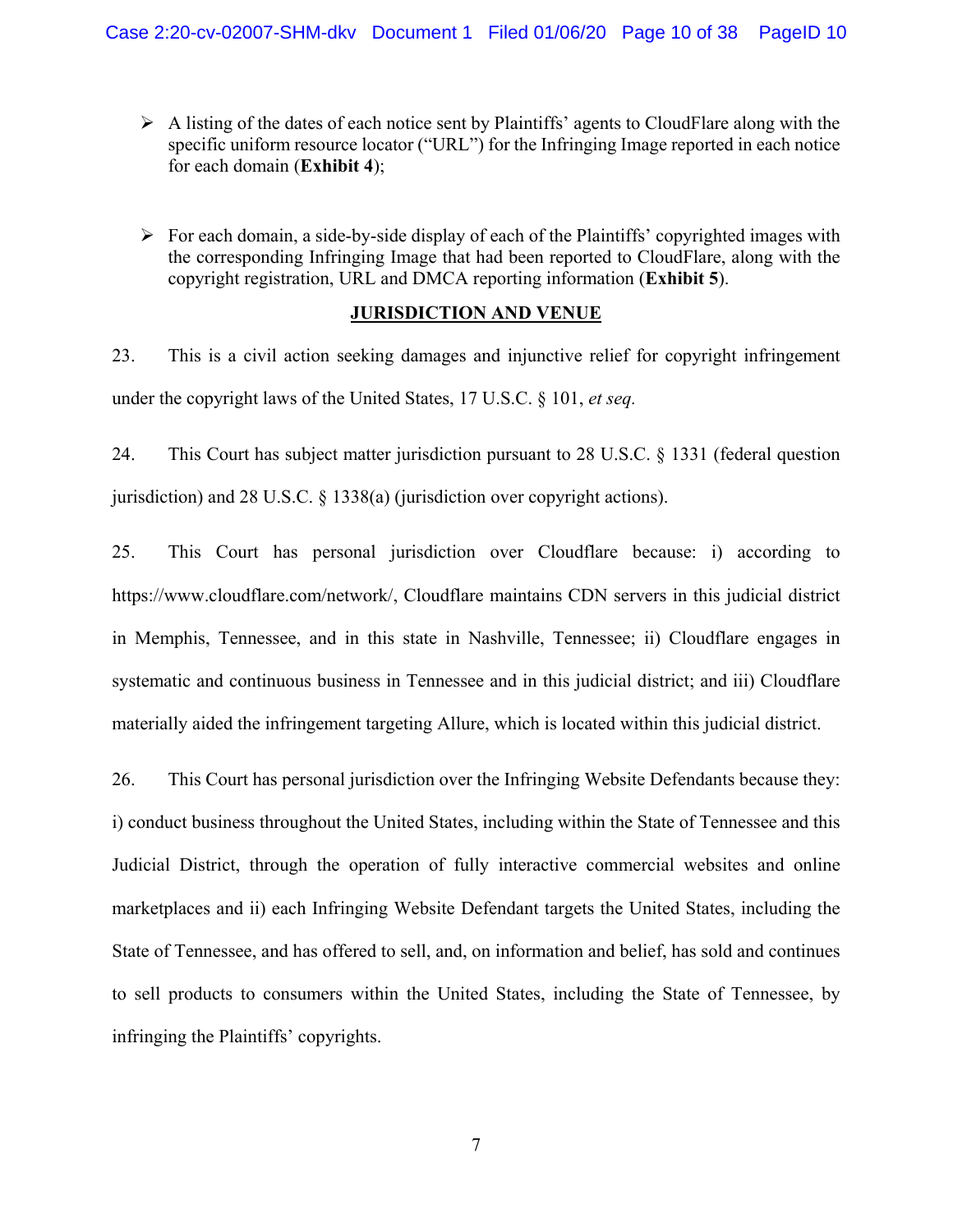27. Venue is proper in this judicial district under 28 U.S.C. § 1391(b)-(c) and/or 28 U.S.C. § 1400(a). A substantial part of the acts of infringement complained of herein occurs or has occurred in this District, and Cloudflare may be found in this judicial district.

#### **I. PLAINTIFFS' BUSINESSES AND INTELLECTUAL PROPERTY RIGHTS**

#### **a. ALLURE BRIDALS**

28. Allure is one of the premier designers of wedding dresses, bridesmaid dresses and formal gowns. Allure offers eight different bridal collections (*Allure Bridals*, *Allure Romance*, *Allure Couture*, *Madison James*, *Wilderly*, *Allure Women*, *Allure Modest*, *Allure Bridesmaids*), one special occasion collection (*Madison James*) and one menswear collection (*Allure Men*) that are sold in over one thousand retail stores in the United States, and in over three hundred stores internationally.

29. Before designing dresses, Allure's founders, the Crum family, operated a fabric store in Bartlett, Tennessee and then opened a Bridal Salon under the same roof. The Crums first offered a small unadvertised collection, called Exclusive Bridals, which was curated for the needs of local brides in Tennessee. In 1997, Allure offered the *Allure Bridals* collection, which was advertised nationally. In 2007, the Crums closed the bridal salon to focus fully on manufacturing.

30. Allure presently operates two websites, Madison-James.com and Allurebridals.com, where it promotes genuine Allure products to consumers.

31. Allure's gowns are known for their innovative designs and impeccable craftsmanship. Allure has procured a patent involving Allure's unique built-in-corset construction which helps the bride's dress stay in place while providing for a more flattering fit.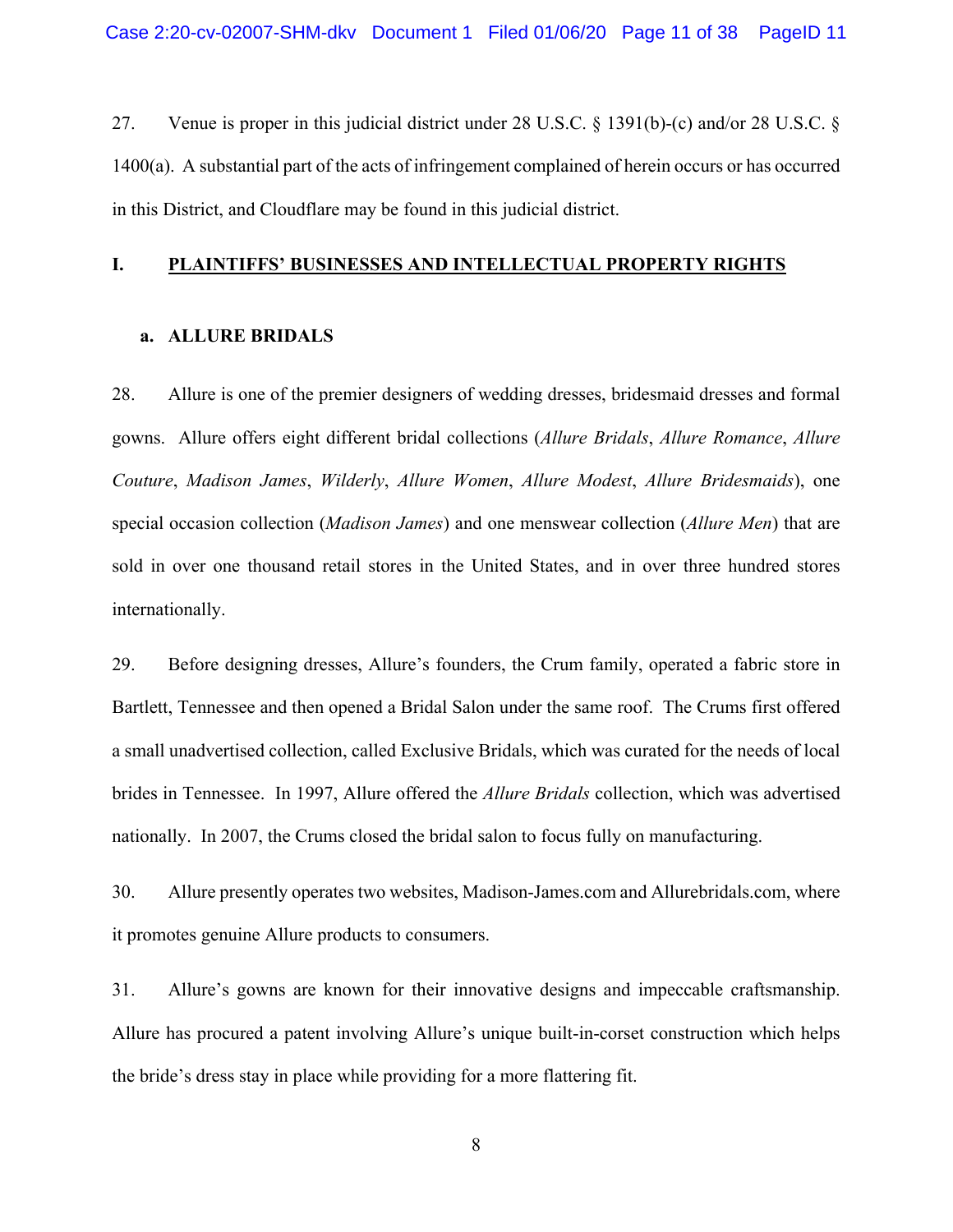#### **b. JUSTIN ALEXANDER**

32. Justin Alexander has grown to be one of the largest manufacturers and wholesalers of bridal gowns and formal wear throughout the world. Justin Alexander offers the marquee collection *Justin Alexander*, in addition to the noteworthy designs of *Justin Alexander Signature*, *Lillian West*, *Sincerity Bridal* and *Sweetheart Gowns*.

33. Before starting Justin Alexander in the early 1990s, Larry Warshaw had worked in familyoperated wedding veil and dress manufacturing companies since the 1970s. The Warshaw family debuted on the bridal fashion scene as T&G Bridal in Brooklyn in 1946. Justin Warshaw has succeeded Larry Warshaw as the President of Justin Alexander.

34. Justin Alexander has become a contemporary designer and manufacturer of mid-to highend bridal gowns and accessories. Justin Alexander employs its own team of dress designers to enable Justin Alexander to manufacture unique bridal gowns and formalwear. Justin Alexander invests significant sums of money in the development of designs that fit its own branding strategies.

35. Presently, Justin Alexander products are sold in approximately 500 retail stores throughout the United States and an additional 900 retail stores throughout the world.

36. Since around 2012, Justin Alexander has operated a website where it promotes genuine Justin Alexander products to consumers at justinalexander.com. Justin Alexander uses its website to display its entire catalog of product and to refer brides to stores in their local markets. None of Justin Alexander's wholesale partners engage in E-commerce. Therefore, counterfeit online retailers who unlawfully exploit their images and misrepresent themselves as authorized dealers present a major hindrance to Justin Alexander's retail and wholesale business.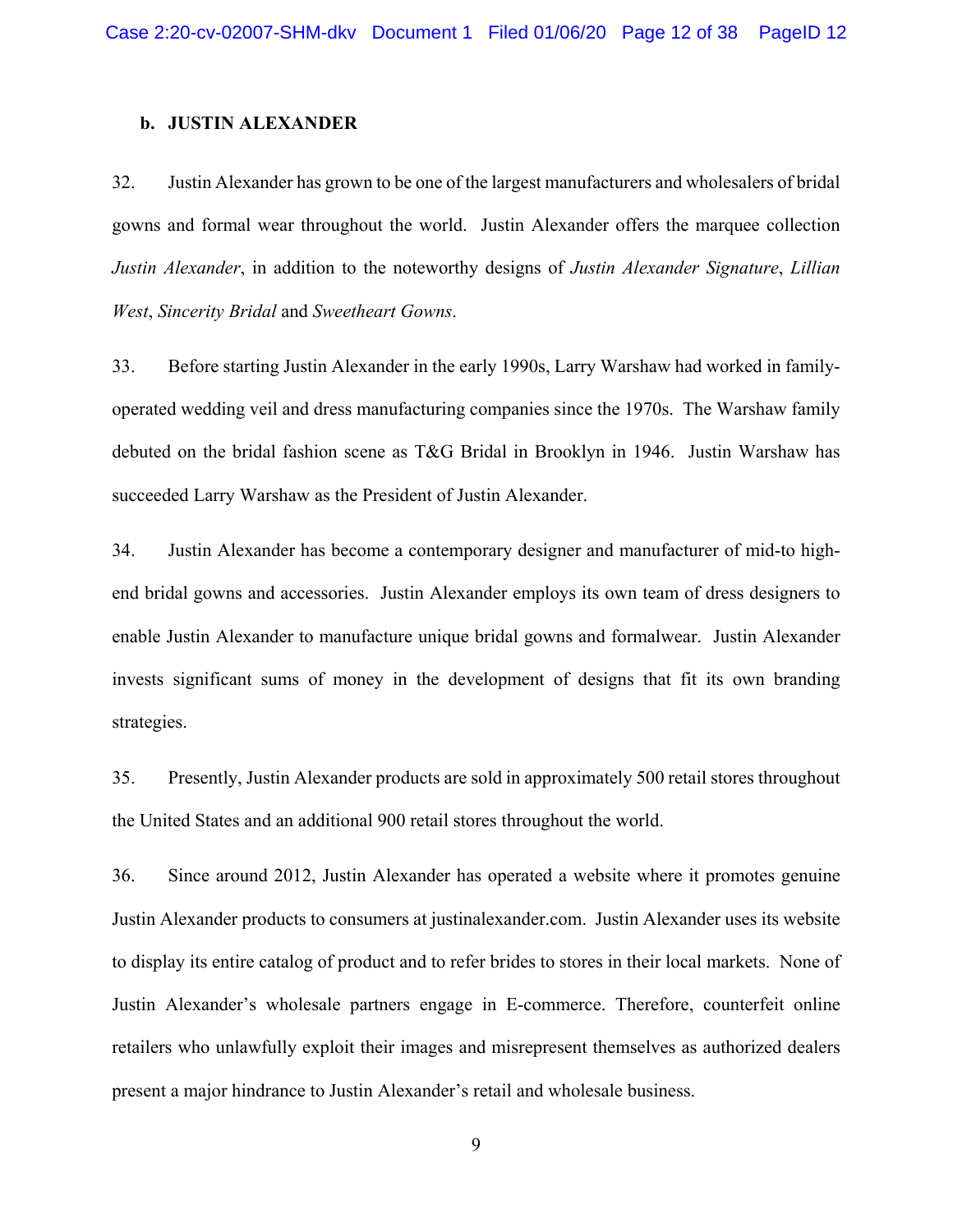#### **c. PLAINTIFFS' COPYRIGHTED IMAGES**

37. The Plaintiffs invest hundreds of thousands of dollars per year on photoshoots of their dresses.

38. In the studio shoots, the Plaintiffs create multiple views of each dress, as worn by a fashion model, to be displayed to consumers on their websites.

39. Plaintiffs also select unique locations for their photoshoots that help distinguish and elevate their brand such as the French Riviera, Santorini, Lanzarote in the Canary Islands, Iceland, a Wyoming Ranch or the Coast of Maine.

40. Plaintiffs then review, retouch and color-correct hundreds of images before displaying them on their websites or distributing them to authorized retailers across the globe.

41. Plaintiffs' websites serve to display their entire catalog of product, as shown in the Plaintiffs' Images, and to refer brides to stores in their local markets, as the Plaintiffs' wedding dresses are not available for sale online.

42. Plaintiffs annually invest hundreds of thousands of dollars in advertising the Plaintiffs' Images.

43. The Plaintiffs' Images also are displayed in catalogs distributed throughout the world to retailers and others. The pictures used to advertise and market these gowns are the original works of the Plaintiffs and licensed to authorized distributors.

44. The Plaintiffs' Images constitute an integral part of their brand identity.

45. The aforementioned copyright registrations held by Allure and Justin Alexander, as identified in **Exhibits 1 and 2**, are valid, subsisting, unrevoked and uncancelled.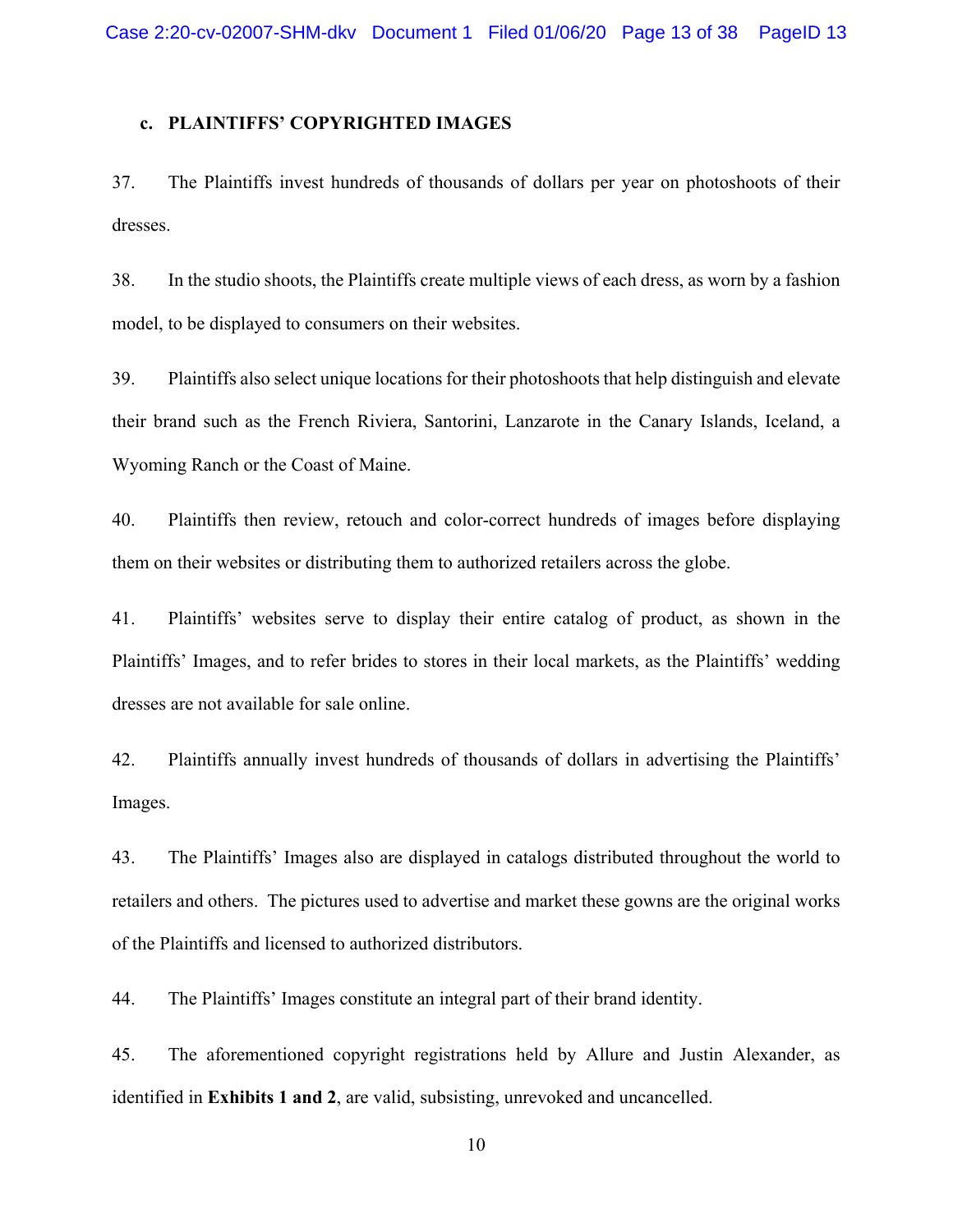#### **II. THE ILLEGAL CONDUCT OF THE INFRINGING WEBSITES**

46. The Plaintiffs have been victimized by a massive and unrelenting copyright infringement and counterfeiting scheme perpetrated by the Infringing Website Defendants who are exploiting the Plaintiffs' Images to sell cheap imitations of Plaintiffs' gowns through the internet.

47. The Infringing Website Defendants infringe the Plaintiffs' Images for the purpose of knowingly and willfully manufacturing, importing, distributing, offering for sale, and selling grossly inferior "knock-offs" of the Plaintiffs' dresses which the Infringing Website Defendants pass off as the Plaintiffs' authentic dresses.

48. The Infringing Websites prominently post the Infringing Images on the home page of the Infringing Websites and/or in galleries of dresses available for sale, along with providing a detailed product description to pose as authorized online retailers, outlet stores or wholesalers selling genuine Plaintiffs' products.

49. For example, the website Davidsdress.com displays a gallery of images of Justin Alexander dresses available for sale at 82% off: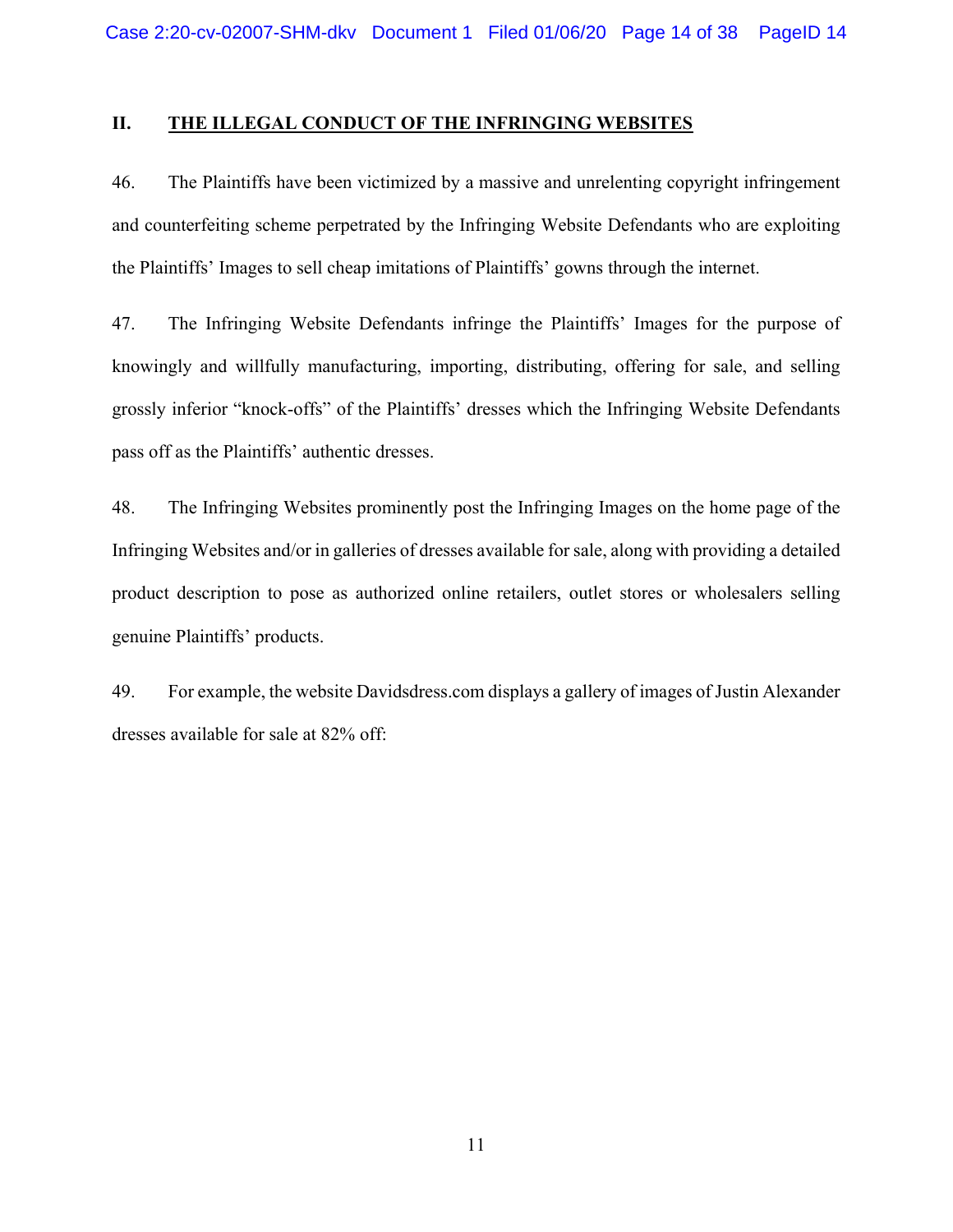Case 2:20-cv-02007-SHM-dkv Document 1 Filed 01/06/20 Page 15 of 38 PageID 15



50. The Infringing Websites purport to sell the Plaintiffs' dresses, as depicted in the Infringing Images and as described in the accompanying product descriptions, at grossly discounted prices.

51. However, the Infringing Website Defendants do not sell genuine Plaintiffs' products. Instead, the Infringing Website Defendants send to unwitting consumers inferior and different dresses.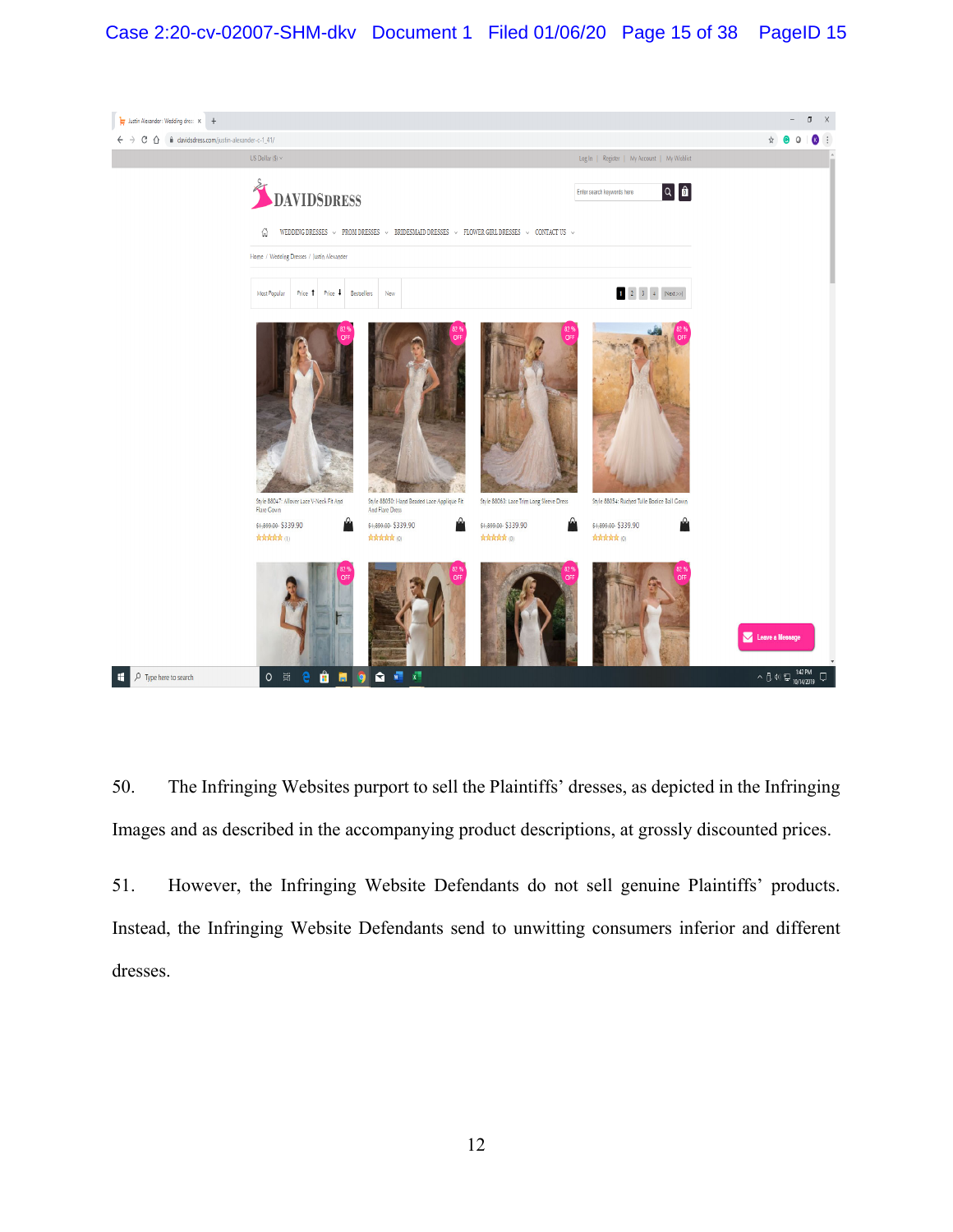#### **III. CLOUDFLARE'S CONTENT DELIVERY NETWORK**

52. CloudFlare provides Content Delivery Network ("CDN"), domain nameserver ("DNS") and related security services to the Infringing Websites.

53. According to www.CloudFlare.com, CloudFlare "provides a global content delivery network (CDN) with unique performance optimization capabilities."

54. To improve speed and connectivity, "a CDN will place servers at the exchange points between different networks. These Internet exchange points (IXPs) are the primary locations where different Internet providers connect in order to provide each other access to traffic originating on their different networks. By having a connection to these high speed and highly interconnected locations, a CDN provider is able to reduce costs and transit times in high speed data delivery." *See www.CloudFlare.com/learning/cdn/what-is-a-cdn*.

55. "A CDN improves the latency by pulling static content files from the origin server into the distributed CDN network in a process called caching. Some CDNs will have advanced features that allow for the selective caching of dynamic content as well. Once the data is cached, the CDN serves the content to the client from the closest CDN data center." *See https://www.cloudflare.com/static/media/pdf/cloudflare-whitepaper-cdn.pdf*. 2

56. Caching servers are servers that temporarily cache or store content, in order to improve the time it takes for website content from the host server to reach the end users in a particular geographic area. The more geographically distant an end user is from a server, the longer it takes

<sup>&</sup>lt;sup>2</sup> "Static content" refers to content that normally does not change over time, such as images of Plaintiffs' products. "Dynamic content" refers to content that may change over time and is typically supplied from databases, such as prices and delivery times.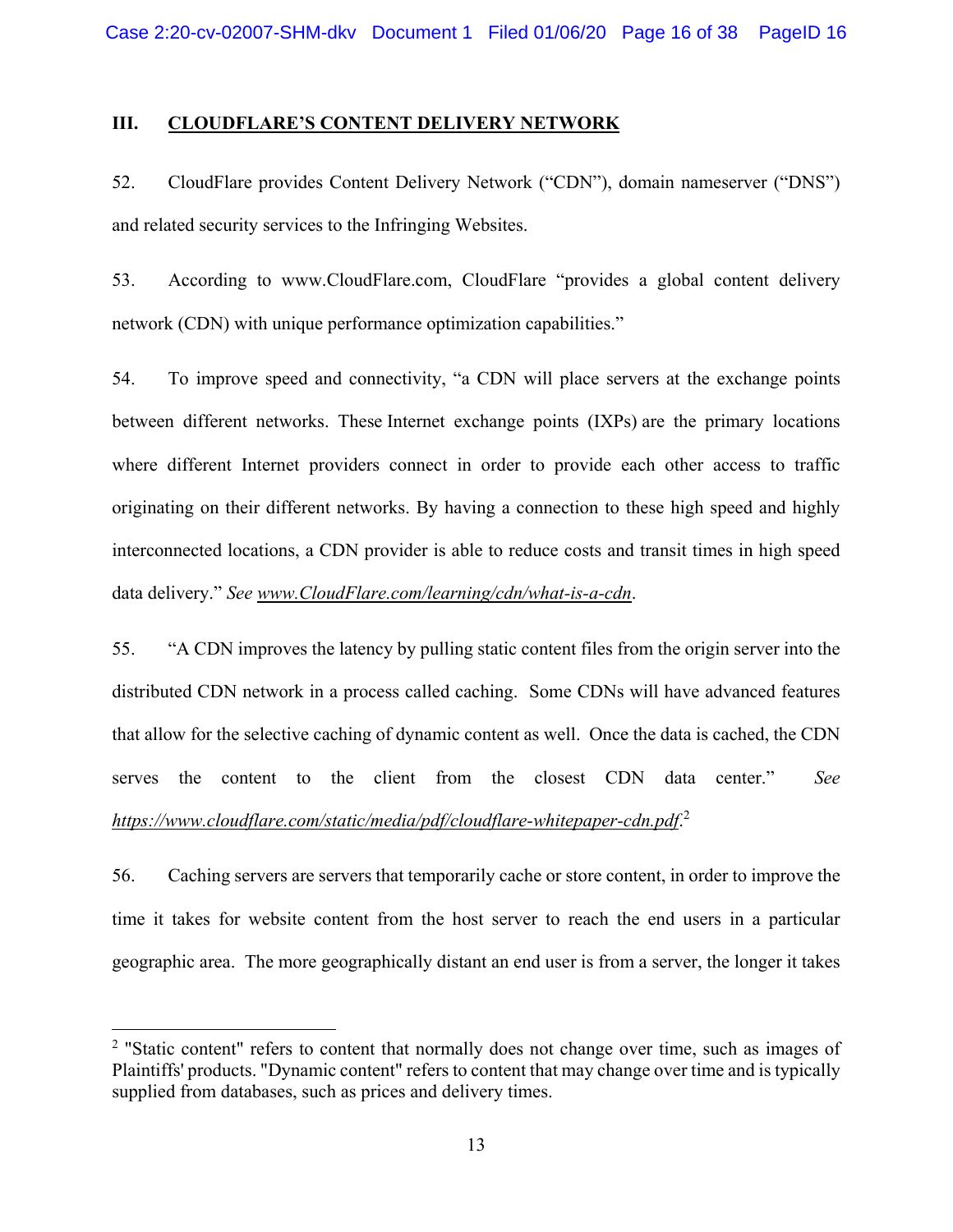for content from that server to reach that end user. A caching server that is located nearer to the end user than the host server shortens the physical distance that the host's content must travel, and therefore also shortens the time it takes for content to load in an end user's browser.

57. CloudFlare claims that its global network of data centers across the globe "reduces latency and time to first byte by delivering content closer to visitors. CloudFlare's size and distribution of interconnects offers fast, reliable content delivery throughout the world." *See www.CloudFlare.com/learning/cdn/performance.* 

58. Cloudflare claims that its CDN network is powered by 180 data centers spanning across 80 countries, including in thirty nine (39) cities located in the United States, as illustrated below:

The Cloudflare network is powered by data centers in over 180 cities around the world. View system status >



*See https://www.cloudflare.com/network*.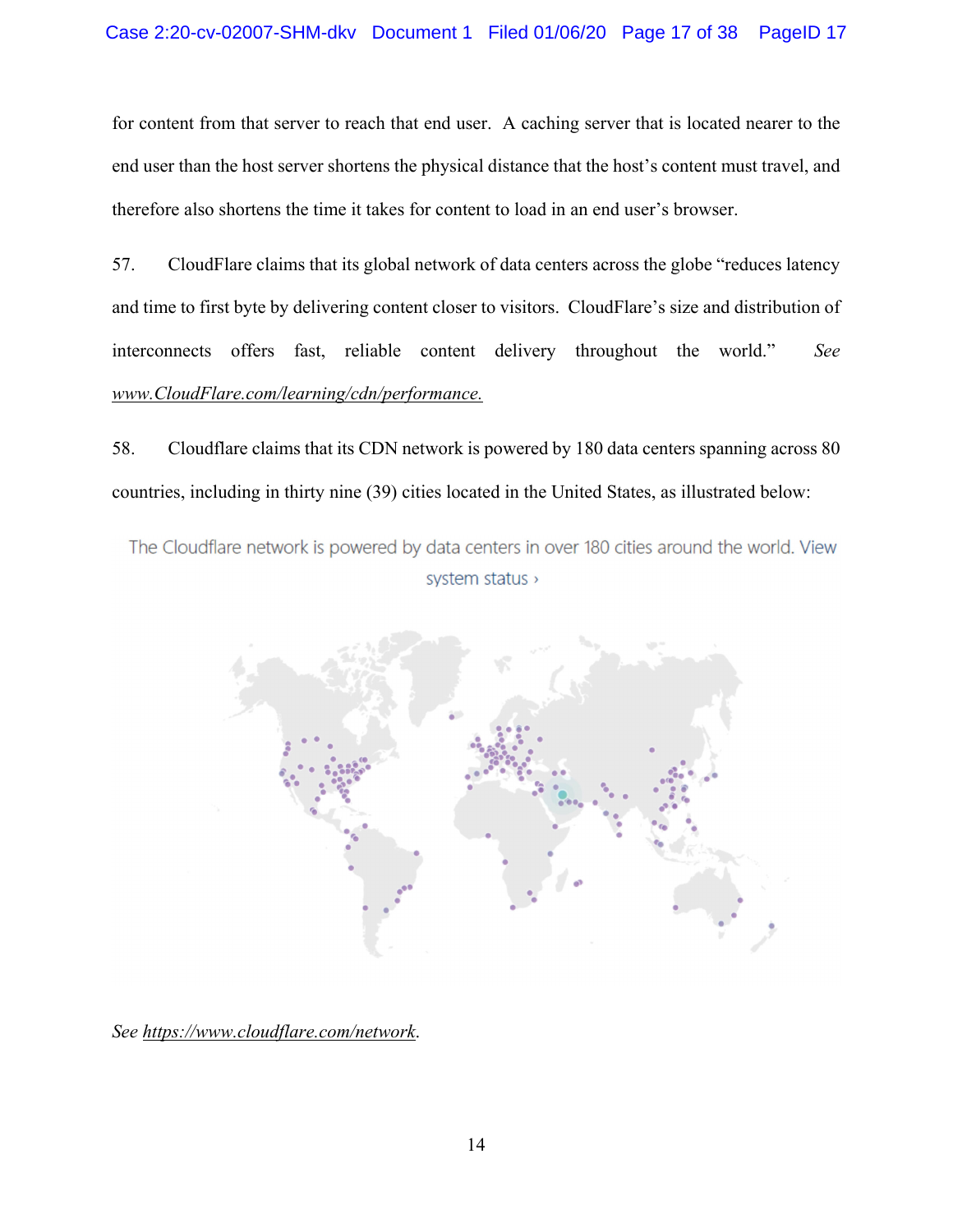59. In a whitepaper published by CloudFlare titled, "*CloudFlare CDN: A Global Content* 

*Delivery Network With Unique Performance Optimization Capabilities*," CloudFlare proclaims

that:

Our CDN is unique because it is a massive horizontally scaled architecture in which every node can perform DNS requests, security checks, and performance transformations. Additionally, CloudFlare employs Anycast routing to ensure web users are automatically routed to their nearest data center and around any failures. The combination of this architecture and networks produces a reliable, high-performance service.

### *See www.CloudFlare.com/static/media/pdf/CloudFlare-whitepaper-cdn.pdf*.

60. CloudFlare further explains in this whitepaper that:

CloudFlare is a zero configuration CDN. As soon as you activate your site on CloudFlare, we cache your site's static content by default. Our CDN caches more than 35 file extensions automatically, and allows users to write page rules to extend the list of file extensions we cache.

CloudFlare serves site requests directly from cached content in whichever data center is physically closest to a site visitor, and because CloudFlare has data centers around the world, this means that whether you are in Chicago, Prague, Frankfurt or Singapore, web pages are delivered quickly, even when the origin server is thousands of miles away. For example, a website might be hosted in the US, but accessed mainly by web visitors in the UK. With CloudFlare, the site will be served from a UK data center eliminating costly delays. CloudFlare's ability to make a web site appear to be close to web surfers is key to accelerating web surfing.

In addition to faster load times, a website on CloudFlare sees 65% fewer requests to the origin yielding a 60% reduction in bandwidth consumption on your origin servers.

By using CloudFlare's network, Big 5 Sporting Goods reduced their site's load time by approximately 100%.

*See www.CloudFlare.com/static/media/pdf/CloudFlare-whitepaper-cdn.pdf.*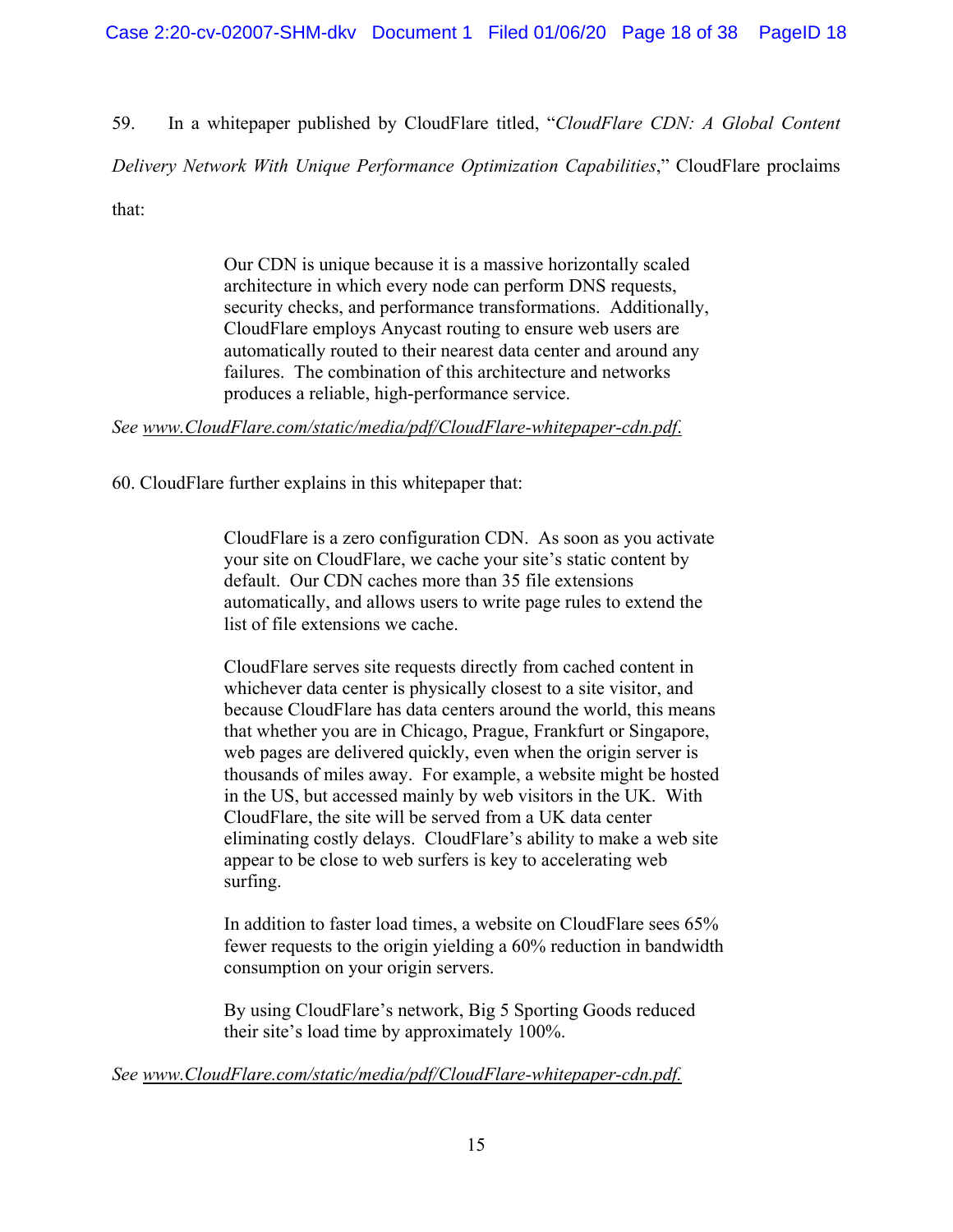### **IV. CLOUDFLARE PROVIDED SUBSTANTIAL ASSISTANCE TO THE INFRINGING WEBSITES**

#### **a. CLOUDFLARE CONCEALS THE IDENTITY OF THE COUNTERFEITERS**

61. CloudFlare requires clients to designate two CloudFlare nameservers as the authoritative nameservers for their website domain. Nameservers convert the text-based Uniform Resource Locator of a website into a computer-readable address to point users and internet browsers in the direction of content stored elsewhere.

62. Upon the Infringing Websites designating CloudFlare nameservers for their websites, all requests for content from US consumers to the Infringing Websites are routed through CloudFlare's CDN.

63. After CloudFlare becomes the authoritative nameserver for an Infringing Website, CloudFlare uses a network technology called "Anycast" to cause Internet Service Providers (ISPs) to route initial domain name system (or DNS) lookups for that website domain to the CloudFlare data center closest to the visitor, as opposed to the host server for the Infringing Website.

64. Once an Infringing Website designates CloudFlare as the authoritative nameserver for a website, later requests for the Infringing Website generally pass through CloudFlare's network of data centers. This function is known as "reverse proxying." Without a service like CloudFlare, a user request for a URL though a browser would send a query to the domain name system and obtain the IP address for the host server of that Infringing Website, and route the request directly to that IP address (as opposed to routing it to the CloudFlare server). For Infringing Websites that use CloudFlare, however, the initial DNS lookup for a URL returns the IP address of a CloudFlare data center.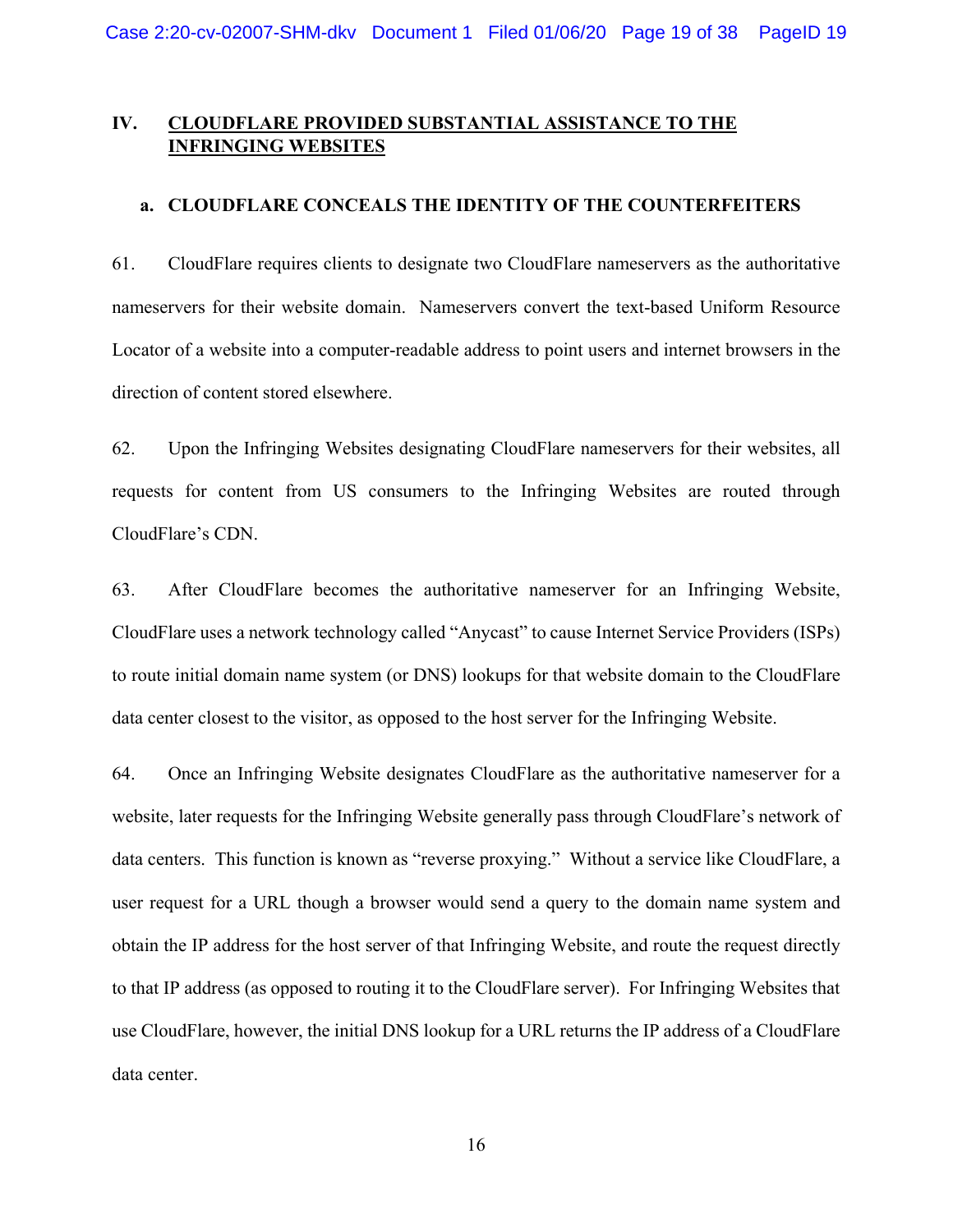65. Due to the Infringing Websites designating the CloudFlare namerservers for their site, CloudFlare's name and IP appears for the Infringing Websites in an IP Address WHOIS lookup.

66. Many of the owners and operators of the Infringing Websites utilize privacy services, or fictitious names, to mask their contact information on public WHOIS databases and domain registrars.

67. Upon information and belief, CloudFlare knows the true identity of the Infringing Website Defendants who contract with CloudFlare to optimize their illegal websites

68. Even upon receipt of multiple notifications from several copyright holders that an Infringing Website is posting infringing images, CloudFlare will not disclose the IP address of the Infringing Website or information identifying the operator of the Infringing Website.

69. Instead, CloudFlare will simply forward the complaint to the operator of the Infringing Website (i.e., the Counterfeiter), and the hosting provider of the Infringing Website. However, as the hosting providers of the Infringing Websites are often located in far-flung, non-DMCA compliant jurisdictions, the hosting providers almost always ignore the forwarded DMCA report.

70. Consequently, the operators of the Infringing Websites flock to CloudFlare because: i) CloudFlare enables the Infringing Websites to operate quickly in the United States; while ii) the Infringing Website Defendants can remain anonymous and iii) insulated from meaningful legal action being taken against them in far-away jurisdictions.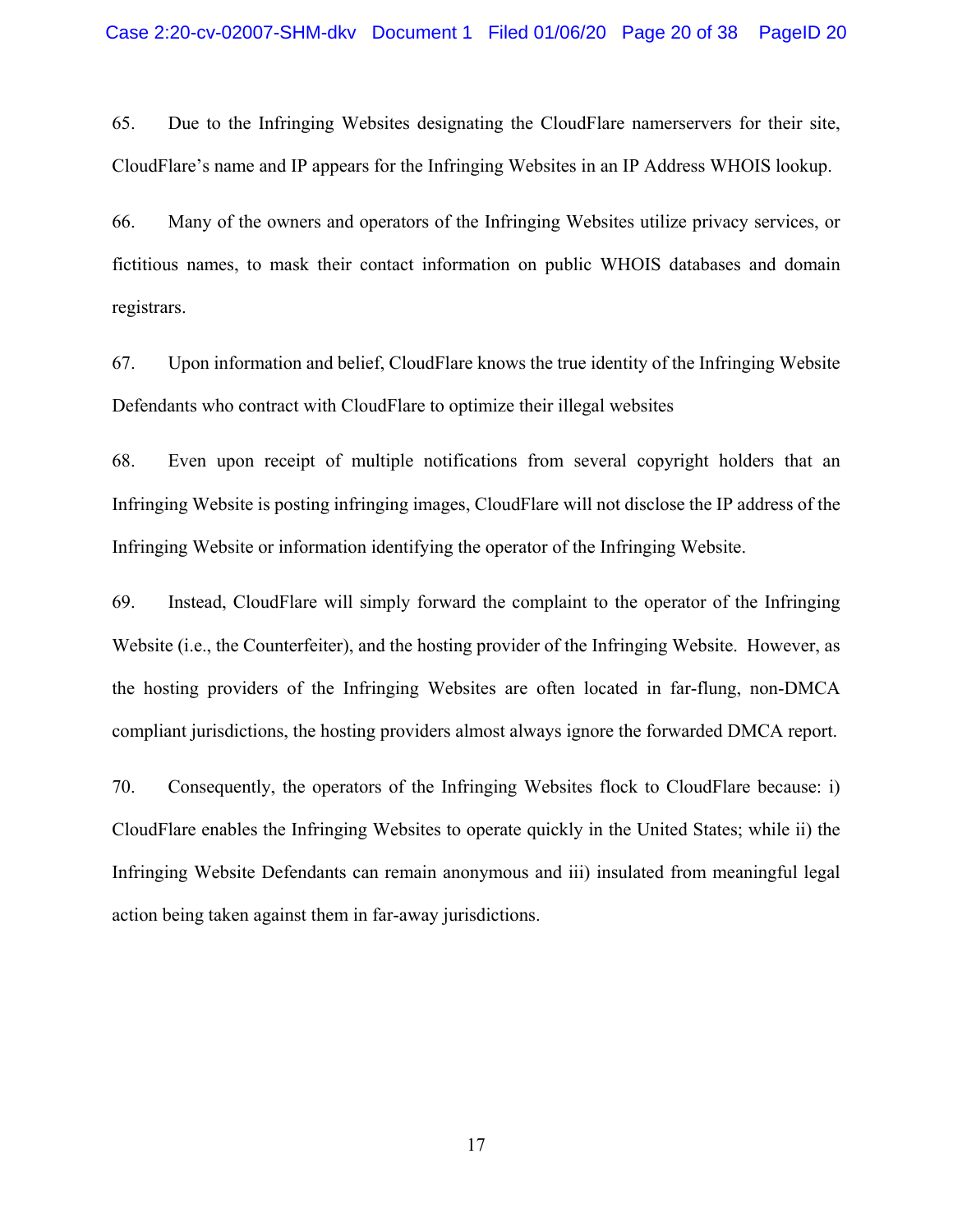### **b. CLOUDFLARE ENABLES THE INFRINGING IMAGES TO BE CACHED ON CLOUDFLARE'S DOMESTIC SERVERS AND TO BE STORED ON THE HARD DRIVES OF US CONSUMERS**

71. When a US consumer wants to visit an Infringing Website, the US consumer's ISP routes the traffic to a CloudFlare data center, which will provide certain static assets, such as product images, for the Infringing Website to the US consumer's computer from its own caching servers (if any such elements exist within CloudFlare's caching servers), and will deliver the remaining materials directly from the Infringing Website's host server to the US consumer's computer.

72. CloudFlare's CDN takes static content, such as static image files in formats such as .jpg, and stores a copy of the static content closer to the visitors to the websites.

73. CloudFlare's CDN creates and stores copies of the Infringing Images on CloudFlare's cache servers located within the United States. The Infringing Images consist of .jpg static files lifted from the Plaintiffs' websites and then displayed on the Infringing Websites.

74. CloudFlare's CDN allows US consumers to retrieve Infringing Images that originated on Infringing Websites faster and more efficiently than they could without CloudFlare's CDN.

75. Through CloudFlare, the Infringing Websites are able to deliver to consumers in the United States identical copies of the Infringing Images as they appeared on the Infringing Websites.

76. When a US consumer receives an Infringing Image through CloudFlare, the Infringing Image is displayed on the computer of the US consumer.

77. When a US consumer receives an Infringing Image through CloudFlare, a copy of the Infringing Image then resides in the local storage of the computer or mobile device of the US consumer.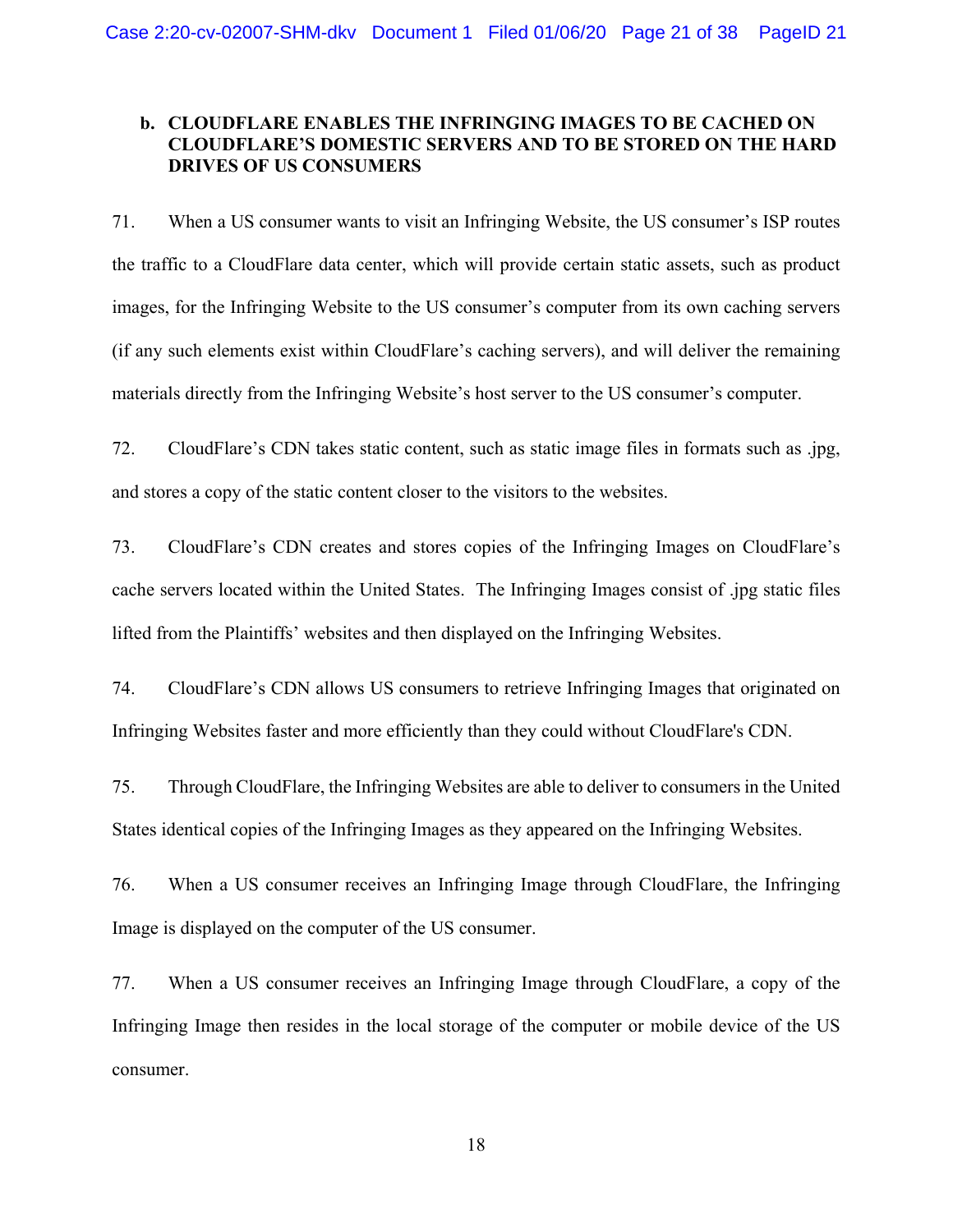#### **c. SPEED AND RELIABILITY ARE IMPERATIVE TO THE OPERATION OF THE FOREIGN INFRINGING WEBSITES SELLING COUNTERFEIT PRODUCTS**

### **i. CloudFlare's Marketing Materials Tout That Speed Matters In E-Commerce, And That CloudFlare Makes Websites Operate Substantially Faster**.

78. In September 2009, Akamai Technologies, one of CloudFlare's main competitors, released findings from a commissioned study conducted by Forrester Consulting examining eCommerce web site performance and its correlation with an online shopper's behavior.<sup>3</sup> As a result of the study, Akamai announced that "2 Seconds" was the "new threshold of acceptability for ecommerce web page response times." *Id.* 

79. Based upon the study, Akamai declared that "consumers become impatient when pages take longer than two seconds to load" and that when consumers are made to wait for a page to load, "14 percent will begin shopping at another site, and 23 percent will stop shopping or walk away from their computer." *Id*.

80. In 2010, Google embraced Akamai's identification of "2 Seconds" as the acceptable threshold response time for ecommerce sites, and declared that Google aims "for under a halfsecond." *https://webmasters.googleblog.com/2010/05/you-and-site-performance-sitting-in.html.*

81. In February 2017, Google indicated that "53% of mobile site visits leave a page that takes longer than three seconds to load." *See https://www.thinkwithgoogle.com/marketingresources/data-measurement/mobile-page-speed-new-industry-benchmarks*.

<sup>&</sup>lt;sup>3</sup> See https://www.akamai.com/us/en/about/news/press/2009-press/akamai-reveals-2-seconds-asthe-new-threshold-of-acceptability-for-ecommerce-web-page-response-times.jsp.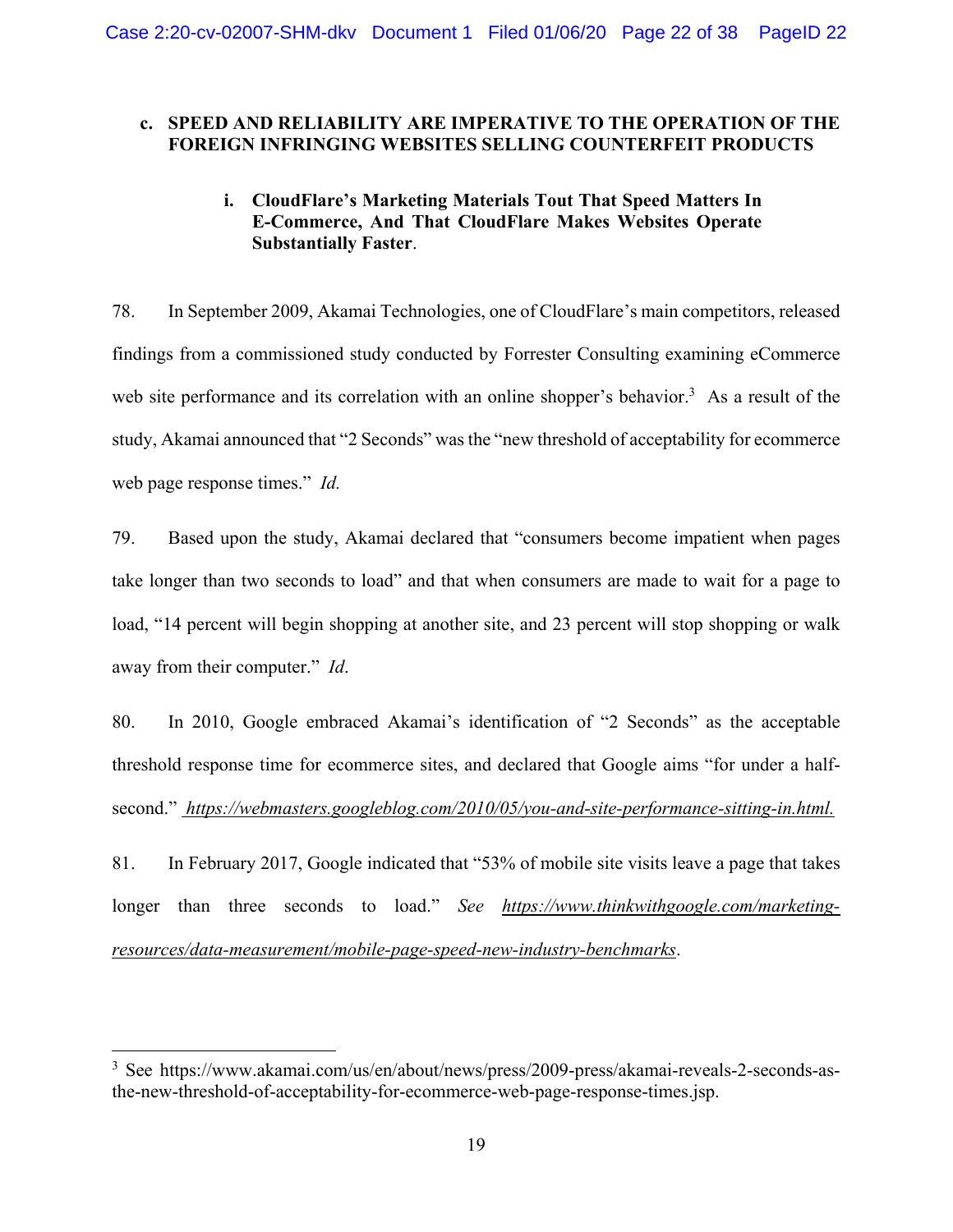82. Likewise, CloudFlare's marketing materials emphasize the importance of the "speed" of a website to a company's ability to engage in e-commerce, and tout CloudFlare's superior ability to significantly improve website load-times.

83. For example, CloudFlare asserts that "Consumers expect fast and reliable access to their online experiences" and that "Slow-loading internet applications result in degraded brand perception, reduced lifetime customer value, and near-term financial impact, such as lower revenues and higher operational costs." *See www.CloudFlare.com/performance/accelerate-*

### *internet-applications.*

84. CloudFlare explains that just "One Second Counts" in e-Commerce because:

In today's digital age, customers, partners, and employees expect response times in a matter of a second or even milliseconds and have no tolerance for downtime. Slow online experiences result in lost revenues, dissatisfied customers, and diminished productivity, impacting companies of all shapes and sizes—B2C to B2B and small businesses to large enterprises across all industry segments.

#### **High Latency**

Speed matters, and it is measured in milliseconds. A study by Google found that 400 millisecond page-load times (.4 second) result in users conducting fewer web searches. It also uncovered that a 250-millisecond difference (.25 second) between your site and that of a competitor is enough to prompt customers to turn to the competitor's site instead. So, what's the ideal page response time? The same Google research reveals that the visual sensory memory processor in the human brain works in bursts of 100 milliseconds (.1 second).

Research shows that abandonment rates increase as page response times go up. Forty percent of visitors expect pages to load in two seconds or less, with a one-second delay resulting in a seven percent reduction in conversions for e-commerce sites. What does this mean in terms of revenue? For an e-commerce site generating \$100,000 in sales per day, this translates into \$2.5 million in lost revenue annually.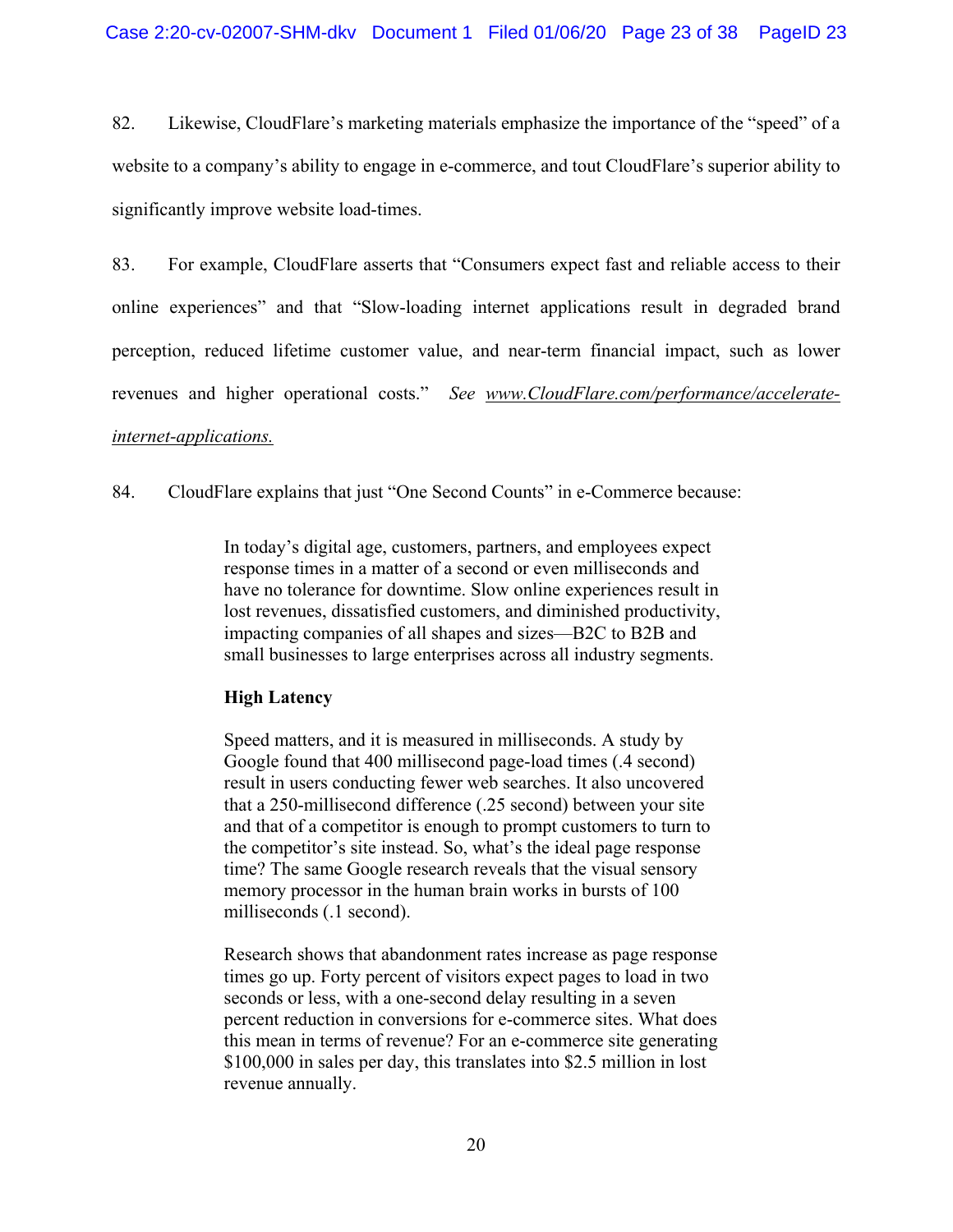*See www.CloudFlare.com/media/pdf/CloudFlare-whitepaper-load-balancing.pdf.* 

85. CloudFlare's marketing materials further emphasize the importance of website speed to the ability of a retailer to serve the growing population of mobile devices:

> To successfully capture this section of the market, businesses need to meet consumers' increasing expectations for mobile content speed. Mobile consumers demand instant gratification. According to a Gomez study, **75% of mobile users give up within 4 seconds of waiting for a mobile page to load.**

*See https://www.CloudFlare.com/static/media/pdf/CloudFlare-mobile-brief.pdf* (emphasis in original).

86. The speed of a website also impacts the ranking of the website when searches are conducted in Google and other search engines. Additionally, a slow page speed means that search engines can crawl fewer pages of the site using their allocated crawl budget, which could negatively affect the indexing of the website in searches conducted in Google's search engine.

### **ii. To Appear As Authentic Online Retailers, The Infringing Websites Must Operate As Quickly And Reliably As Genuine E-Commerce Websites.**

87. The Infringing Websites must operate as quickly and seamlessly as genuine ecommerce websites to convince US consumers that they are shopping for wedding dresses at a genuine Online Store.

88. To accomplish this deceit, the Infringing Websites must be able to simultaneously handle from across the globe:

- $\triangleright$  multiple consumers at a time repeatedly clicking on the hundreds if not thousands of images of dresses appearing on the sites while shopping; and
- $\triangleright$  responding promptly to consumer inquiries about prices, sizes and delivery terms.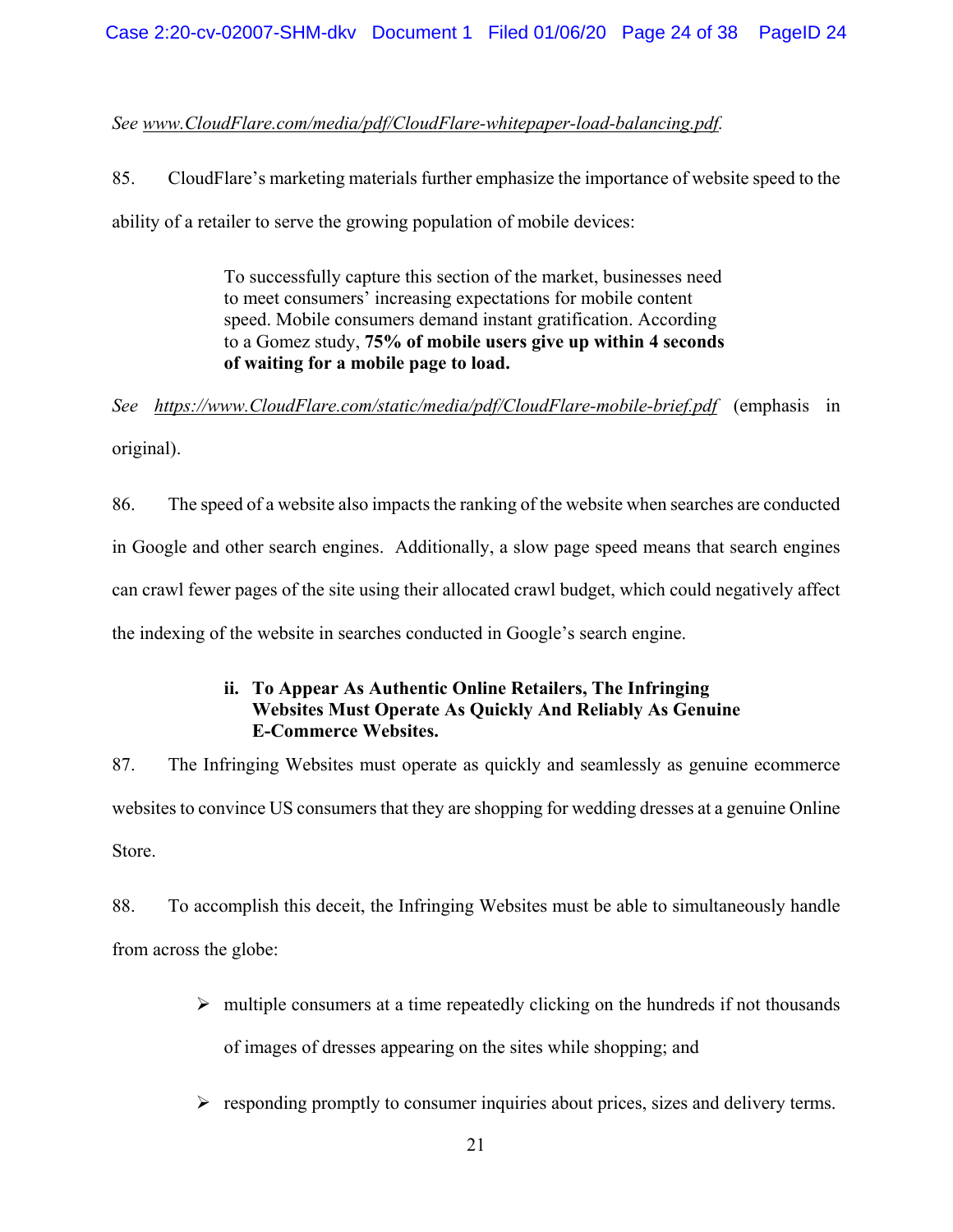89. Additionally, the Infringing Websites must be consistently available to consumers who view the sites multiple times before purchasing.

90. As discussed below, this is no easy feat for the Infringing Websites located in far-flung jurisdictions, absent the benefit of CloudFlare's services.

91. In short, absent the benefit of CloudFlare's CDN, the websites would operate so slowly, if at all, that consumers visiting the Infringing Websites from the United States would give up and move to other websites.

92. In other words, absent the ability to make the foreign Infringing Websites as fast and reliable as genuine websites, the infringement of the Plaintiffs' Images would be so pointless that the infringement would be greatly reduced, if it would occur at all.

### **d. CLOUDFLARE SIGNIFICANTLY IMPROVES THE SPEED AND RELIABILITY OF THE INFRINGING WEBSITES**

93. CloudFlare improves the performance of the Infringing Websites by: a) reducing the physical distance between a customer and the requested data; b) improving the performance of server-side infrastructure, such as by using solid state hard drives and efficient load balancing; and c) employing techniques to reduce file sizes so that the initial page of a website loads quickly. *See www.CloudFlare.com/learning/cdn/performance*. The combined impact of these optimizations provided by CloudFlare materially aids the Infringing Websites in displaying the Infringing Images in the United States.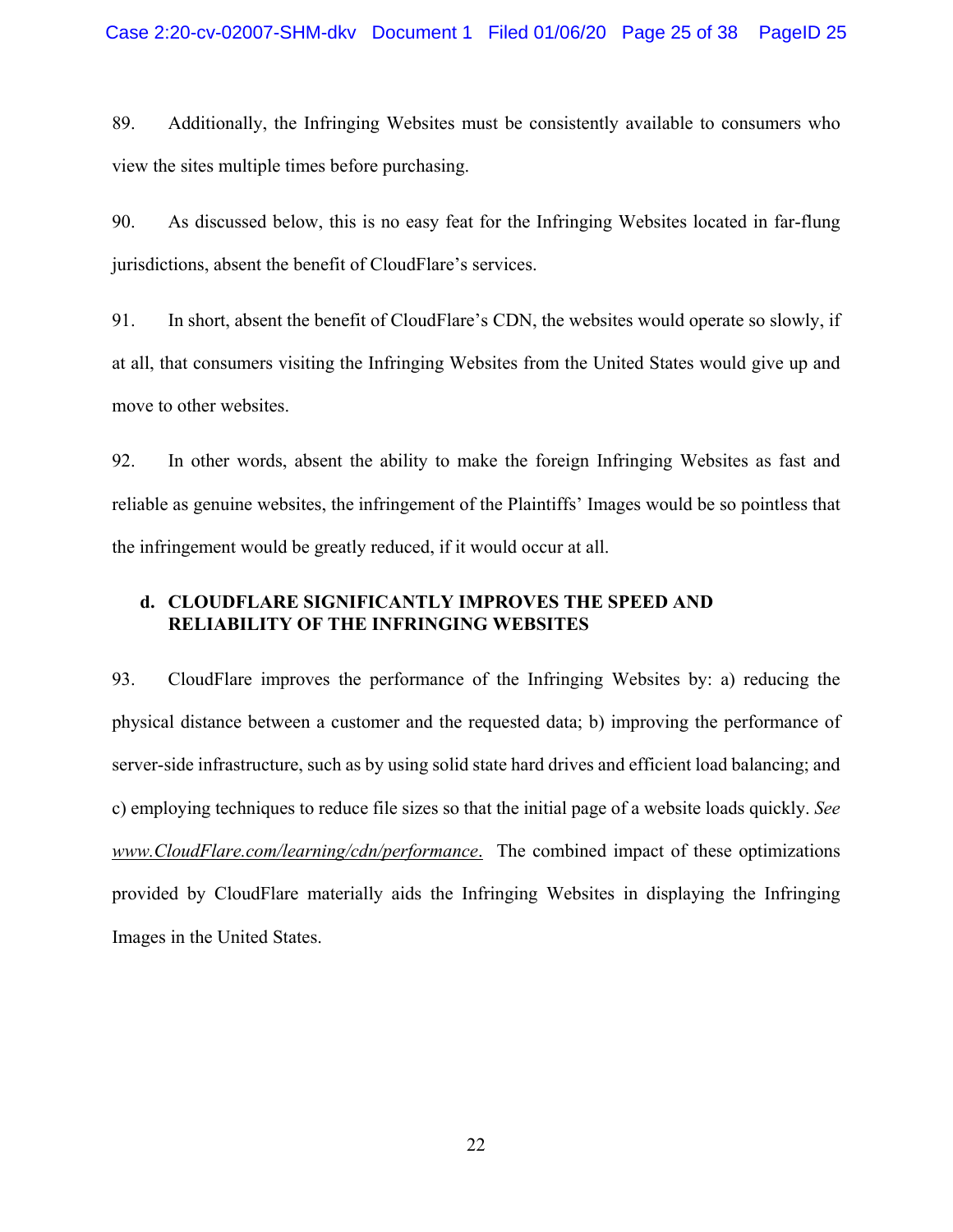#### **i. The Reduced Latency Time.**

94. CloudFlare's CDN significantly reduces the round-trip time (as defined in ¶ 95 below) between the host servers for the Infringing Sites, often located in South East Asia, and the consumers located in the United States.

95. Round-Trip Time, or RTT, is defined as "the duration in milliseconds (ms) it takes for a

network request to go from a starting point to a destination and back again to the starting point."

*https://www.CloudFlare.com/learning/cdn/glossary/round-trip-time-rtt/*.

96. CloudFlare's marketing materials use the example of how its CDN dramatically reduces the Round-trip Time for a user requesting information from a website hosted in Singapore, or nearly 10,000 miles away. CloudFlare explains:

> If a server hosting website content (the origin server) is located in Singapore, each request for each webpage asset must travel from New York to Singapore and back again. Much like taking an international flight with many connections along the way, each request must travel through a series of routers along its distant travel from point A to point B….

> Because the request from New York to Singapore needs to pass through each of the router locations along the way, the amount of time (latency) is increased both by the total distance and the time it takes each router to process the request. Once the origin server processes the request and responds to the client making the request, it then sends information back through a similar sequence of routers before it returns to New York. The measurement of this total round trip is referred to in telecommunications as RTT for "round trip time."

97. CloudFlare asserts that a site hosted in Singapore, with merely "5 unique assets consisting of images, JavaScript files and the webpage itself" can obtain a "nearly 2 second improvement in load time" for a website viewer in New York if the Singapore website uses a CDN in Atlanta that contains a cached copy of the static website. *See CloudFlare.com/learning/cdn/performance*.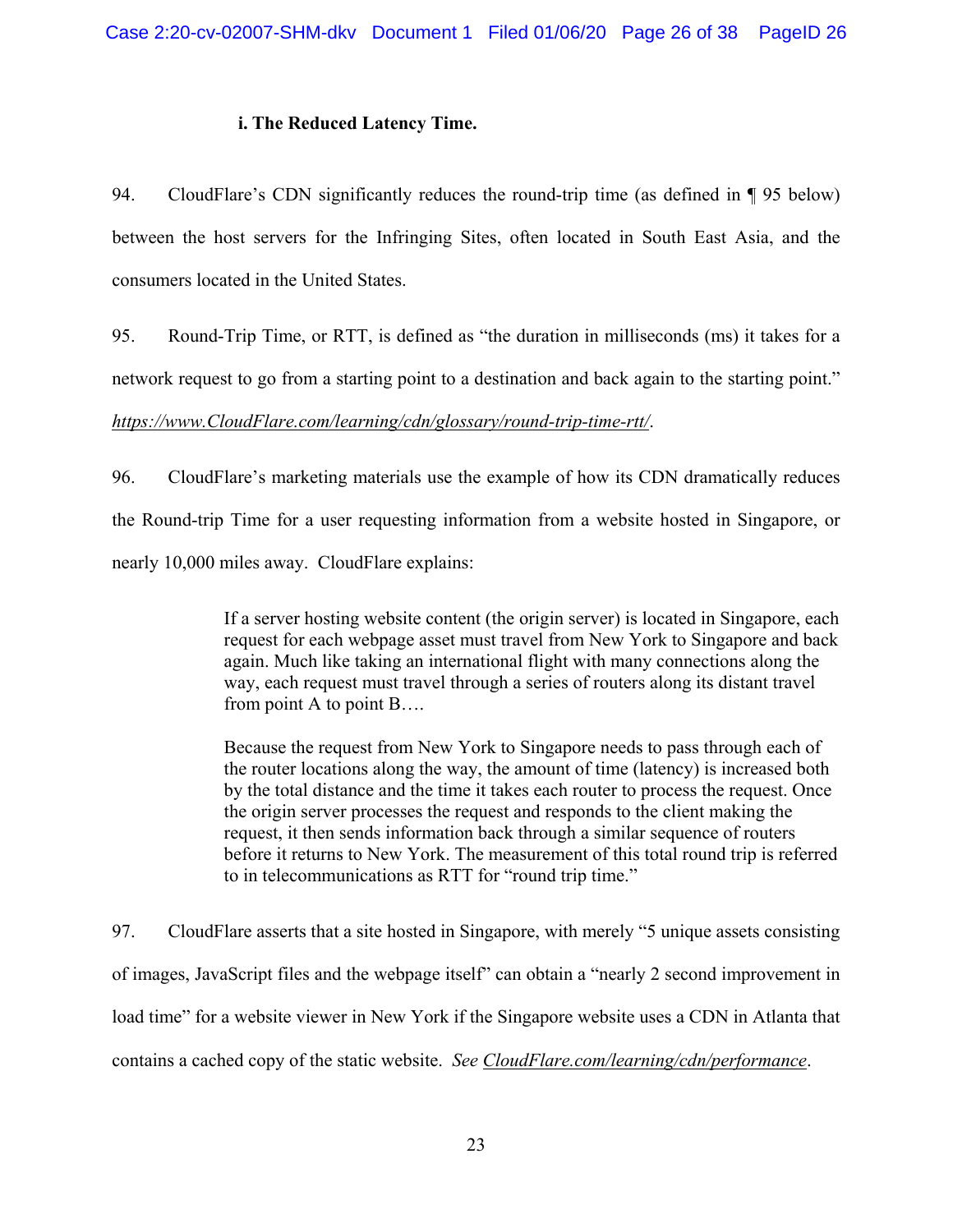98. Thus, in CloudFlare's learning example, the extremely simple webpage hosted in Singapore will take 3 seconds to load absent the benefit of a CDN, but with a CDN could load in 1.1 seconds or under (*Id*.).

99. Even more telling, CloudFlare clarifies that "As websites become larger and require a greater number of assets, the latency between point A and B continues to increase." *Id*.

100. The Infringing Websites are far more complex than CloudFlare's hypothetical site hosted in Singapore. Absent the use of a CDN, the Infringing Websites would operate too slowly to engage in e-commerce in the US due to their displaying of hundreds of images and their need to promptly respond to customer inquiries, such as about pricing.

101. Given that CloudFlare has 37 server facilities within the continental US, and its CDN "reduces latency and time to first byte by delivering content closer to visitors" and "serves site requests directly from cached content in whichever data center is physically closest to a site visitor," it is reasonable to conclude that users who visit the Infringing Websites within the US are viewing at least some copies of Plaintiffs' Images on CloudFlare servers located within the US.

102. CloudFlare's marketing materials cite to several "Case Studies" to demonstrate how CloudFlare dramatically improves the performance of websites transmitting data from South East Asia to the western hemisphere:

a. **Xian Jiatong-Liverpool University ("XJTLU")** –XJTLU is a joint partnership between Xi'an Jiatong University and the University of Liverpool. According to CloudFlare, access to XJTLU's site was intermittent and slow for off campus users, and this "poor performance was magnified for international users trying to access the site from distant geographies." CloudFlare boasts that based upon its partnership with Baidu, China's leading search engine, CloudFlare was able to "dramatically" reduce XJTLU's geographic latency and bandwidth costs. CloudFlare touts that the deploying of its CDN procured the following key results for XJTLU: 59% increase in page views, 81% increase in users, 58% bandwidth savings and 65% increase in sessions. *See CloudFlare.com/case-studies/xjtlu*.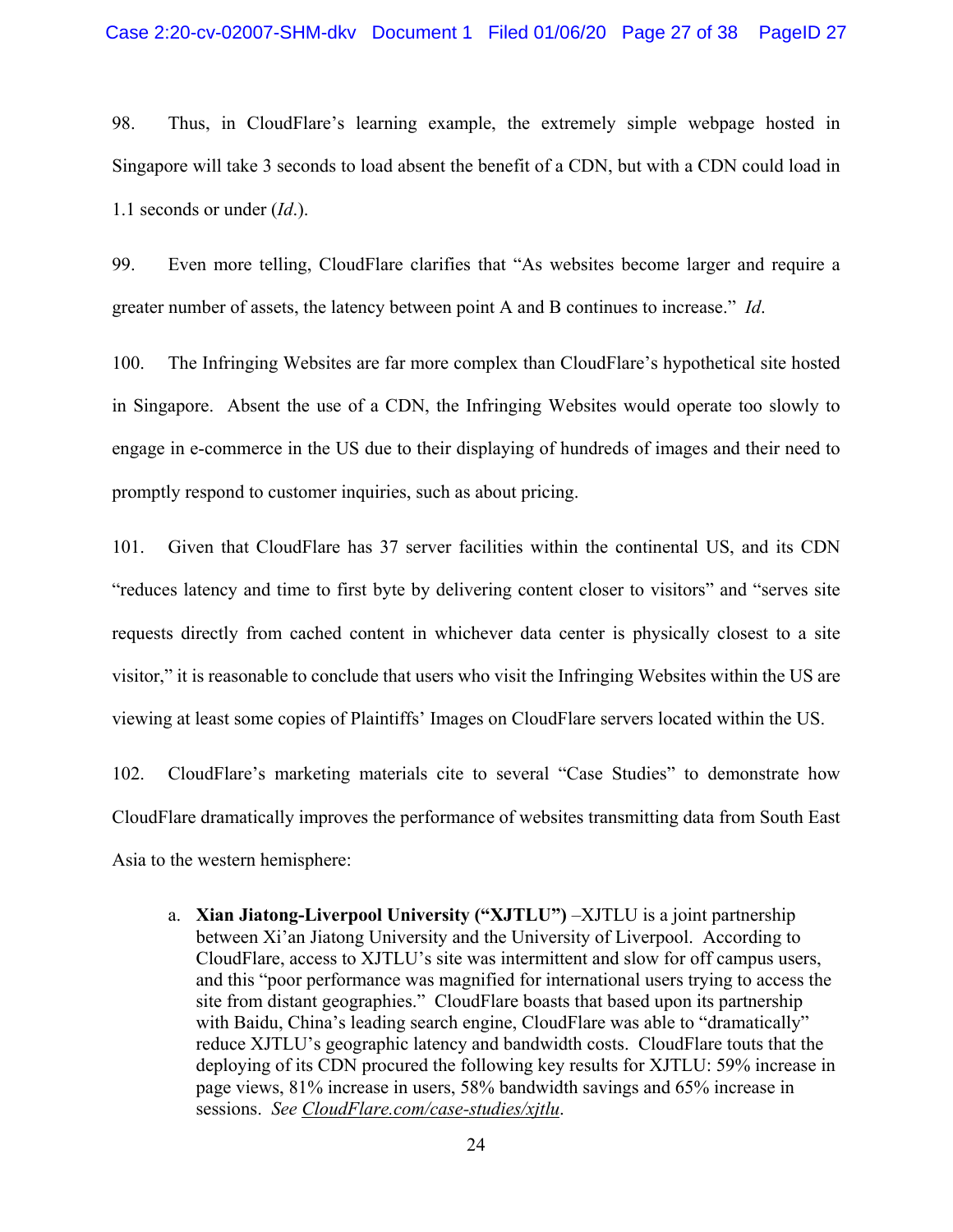b. **ChaseFuture** - CloudFlare enabled ChaseFuture, a Shanghai-based startup and platform for college and graduate school admissions, to provide students with a better online experience. "The number of trade-offs we've made to launch our platform to connect Chinese students with international educational opportunities was astounding," said Greg Nance, CEO and founder of Shanghai based ChaseFuture. "CloudFlare solved all of our problems. Our desktop and mobile apps are now blazing fast for our Chinese customers, as well as our international partners and mentors, even though all of our infrastructure is in China."

### **ii. CloudFlare's Other Performance Optimizations.**

103. CloudFlare's DNS service also speeds the delivery of content from the host servers of the Infringing Websites to domestic visitors to the Infringing Websites. CloudFlare had represented that its "Managed, Anycast DNS" service can result in "dramatically" faster DNS lookup times:

> There are two potential issues with the DNS model described above. First, if you're using a single authoritative nameserver to store the DNS records for your web property, then there can be dramatic latency for those accessing that server due to a geographic distance. That is, if your server is located in the United States, and someone in Australia is trying to access your web property there can be a noticeable delay for them before any content is even loaded. Second, if your authoritative nameserver goes offline, then your web property can become entirely inaccessible, even if the property itself is still online.

> To solve this [sic.] issues, CloudFlare provides a managed Anycast DNS service. CloudFlare works to make its Anycast DNS service as fast and reliable as possible. By serving records from over 120 data centers around the world customers can see dramatic latency and reliability improvements. Anycast technology allows CloudFlare's DNS to serve the same records from multiple locations and to route DNS inquiries to the nearest data center in order to ensure the lowest latency possible. Therefore, a site using CloudFlare's DNS serves records from the same region as the originating request…

*See www.CloudFlare.com/dns.*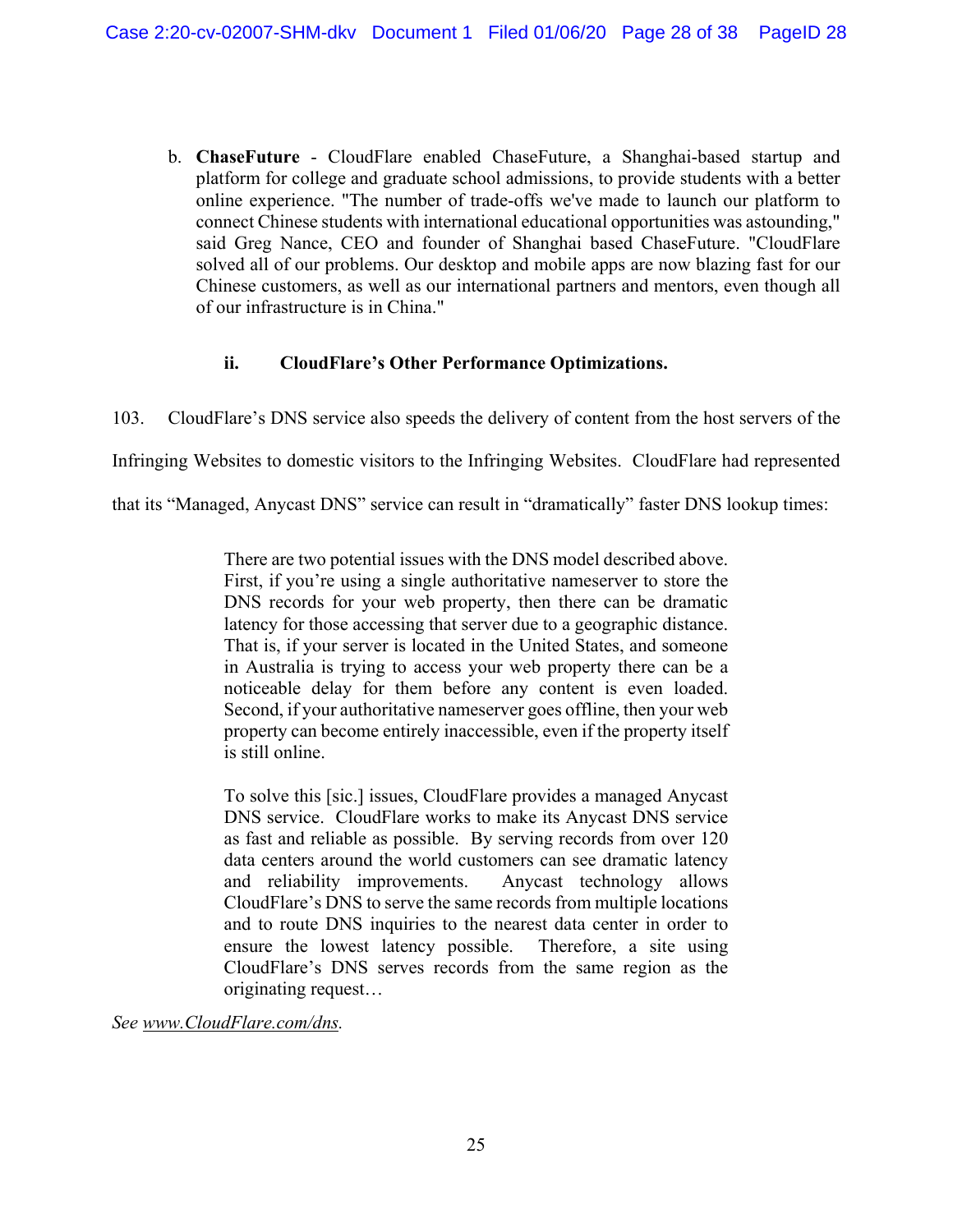104. Additionally, CloudFlare claims that the following features also significantly increase the speed of websites:

> **"Argo Smart Routing"** – CloudFlare claims that its "Argo Smart Routing reduces Internet latency on average by 35%; connection errors by 27%." According to CloudFlare, "CloudFlare routes 10% of all HTTP/HTTPS Internet traffic providing Argo with realtime intelligence on the true speed of network paths. Argo's smart routing algorithm uses this information to route traffic across the fastest paths available, and maintains open, secure connections to eliminate latency imposed by connection setup. Argo's tiered caching technology uses regional tier 1 CloudFlare data centers to propagate content to CloudFlare's global network of 152+ Data Centers, minimizing requests to servers and reducing costs." *See www.CloudFlare.com/products/argo-smart-routing.*

> **"Load Balancing"** – "CloudFlare's Load Balancing automatically reduces latency by directing visitors to infrastructure closest to them: send European customers to the London datacenter, Australian customers to the Sydney datacenter, and anywhere inbetween. Load Balancing builds on top of CloudFlare's Anycast network, allowing for quick delivery of static assets through CloudFlare's CDN, and reducing latency for dynamic requests by keeping visitors close to your infrastructure." *See www.CloudFlare.com/load-balancing.*

> **"Railgun Integration"** – "Railgun ensures that the connection between your servers and the CloudFlare network is as fast as possible. Railgun compresses previously uncacheable web objects up to 99.6% by leveraging techniques similar to those used in the compression of high quality video. This results in an average 200% additional performance increase for anyone who hosts their CloudFlare enabled website on your server." *See www.cloudflare.com/partners/hosting-provider.*

**"Web Content Optimization" –** According to CloudFlare, "Web performance is not just about moving static files closer to visitors, it's also about ensuring that every page renders as fast and efficiently as possible from whatever device a visitor is surfing from. CloudFlare users can choose any combination of these web content optimization features that take performance to the next level." CloudFlare claims that just one of these optimizations, the "Rocket Loader" which "bundles JavaScript files" reduces the load time for the Financial Times website from 5 seconds to 2 seconds,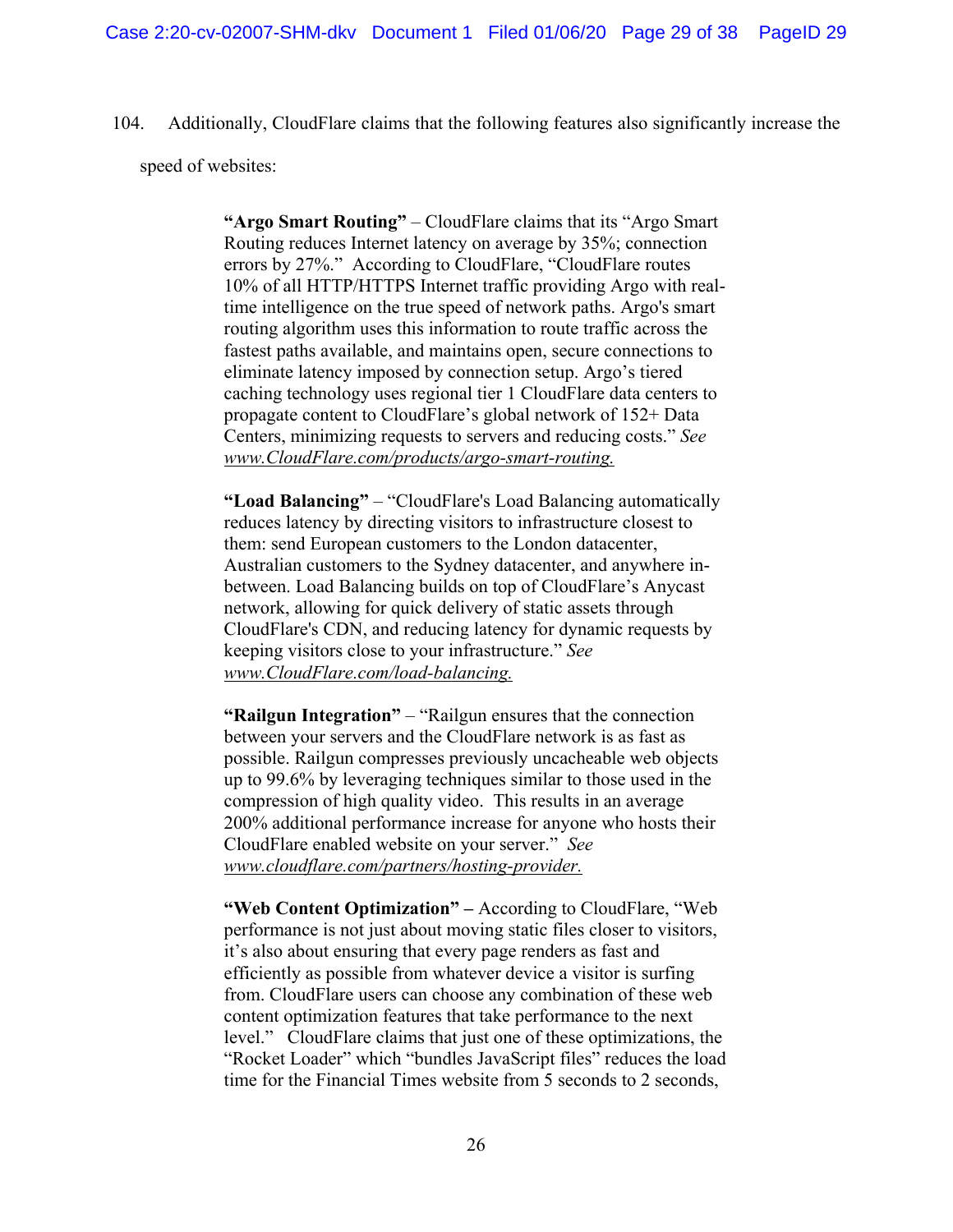"in spite of them already using a top-tier CDN to deliver their content."

### **V. PLAINTIFFS REPEATEDLY NOTIFIED CLOUDFLARE OF THE ONGOING INFRINGEMENT TO NO AVAIL**

105. Plaintiffs have instituted an anti-counterfeiting program to combat the prolific infringement of the Plaintiffs' Images and the counterfeiting of their dresses. Plaintiffs have retained multiple anti-counterfeiting vendors to use a combination of web crawlers, image detection technology, algorithms and analytics to identify infringing websites.

106. The Digital Millennium Copyright Act of 1998 ("DMCA"), 17 U.S.C. § 512, provides a series of safe harbors that limit the copyright infringement liability of an Internet Service Provider ("ISP") and related entities. However, for a party to avail itself of any of these safe harbors, the party must show that it meets the threshold requirement, common to all § 512 safe harbors, that it has "adopted and reasonably implemented... a policy that provides for the termination in appropriate circumstances of subscribers… who are repeat infringers." 17 U.S.C. § 512(i)(1)(A).

107. The DMCA conditions the availability of the safe harbors upon the implementation of a repeat infringer policy because "those who repeatedly or flagrantly abuse their access to the Internet through disrespect for the intellectual property rights of others should know that there is a realistic threat of losing that access." H.R. Rep. No. 105-551, pt. 2, at 61.

108. Plaintiffs' anti-counterfeiting vendors have notified CloudFlare of thousands of repeated and blatant infringements of Plaintiffs' copyrighted images by CloudFlare's customers (i.e., the Infringing Websites and the Counterfeiters that operate them).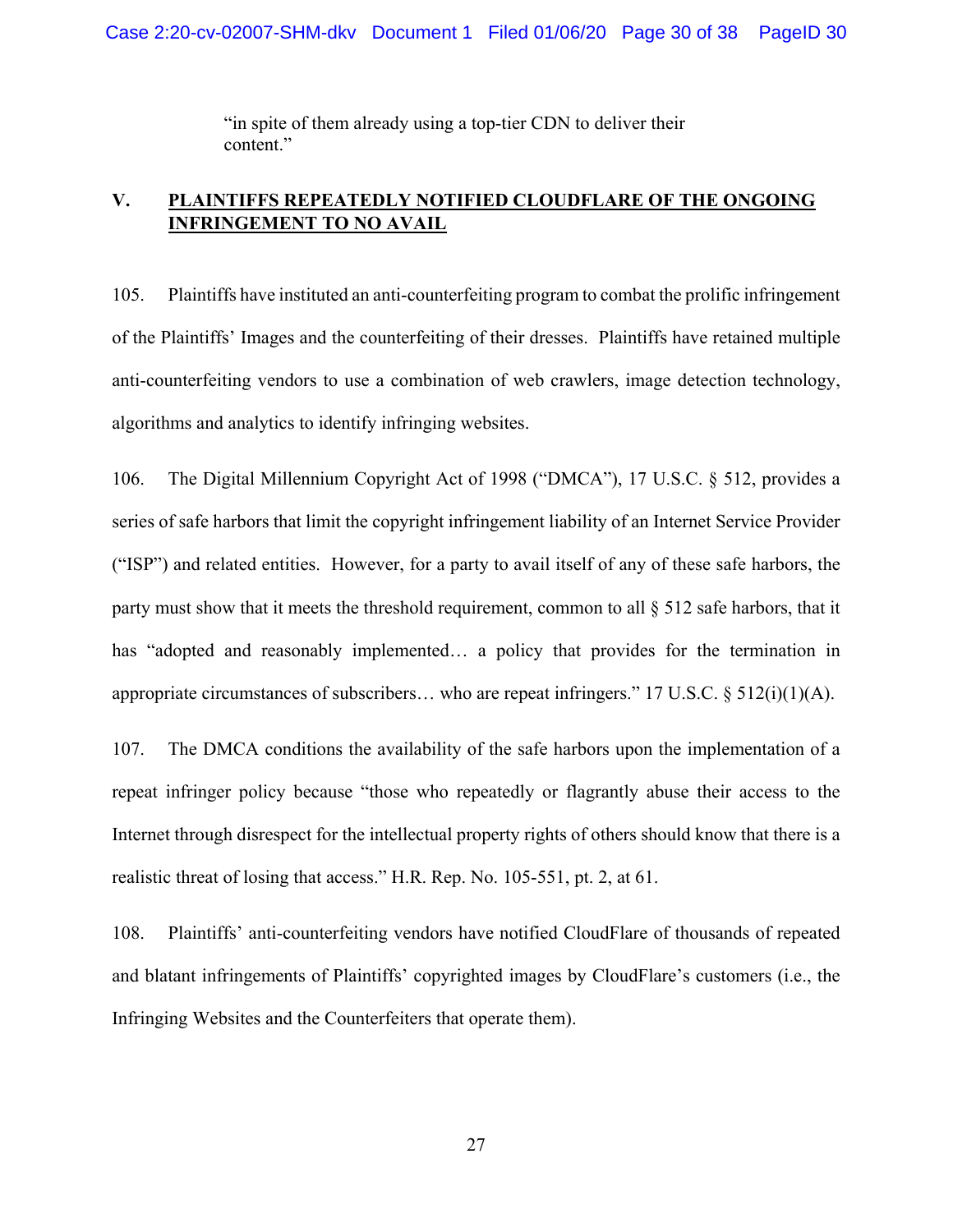109. Upon information and belief, other wedding and prom dress manufacturers have notified CloudFlare that the same counterfeiters are infringing their copyrights through the same foreign websites optimized through CloudFlare.

110. Despite receiving thousands of notifications that the Infringing Website Defendants, and other similar counterfeit sites, were repeatedly and flagrantly infringing the copyrights belonging to Plaintiffs and other dress manufacturers, CloudFlare has continued to permit these repeat infringers to use CloudFlare's services to infringe Plaintiffs' copyrights without consequence.

111. To show the Defendants' willful disregard of the infringement, the following are provided:

- $\triangleright$  A listing of the number of DMCA notices sent by Plaintiffs' agents to CloudFlare for each domain, along with the number of distinct URLs reported therein (**Exhibit 3**);
- $\triangleright$  A listing of the dates of each DMCA notice sent to CloudFlare along with the specific URL for the Infringing Image reported in each DMCA notice (**Exhibit 4**);
- $\triangleright$  A side by side display of the Plaintiffs' copyrighted image with each Infringing Image that had been reported to CloudFlare, along with the URL, Domain and DMCA reporting information (**Exhibit 5**).

112. CloudFlare's policy evidently is to refuse to suspend, terminate or otherwise penalize customers that repeatedly commit copyright infringement through its network. The Counterfeiters do not face any realistic threat of account termination even when CloudFlare has specific and actual knowledge of the Counterfeiters' repeated and blatant infringement.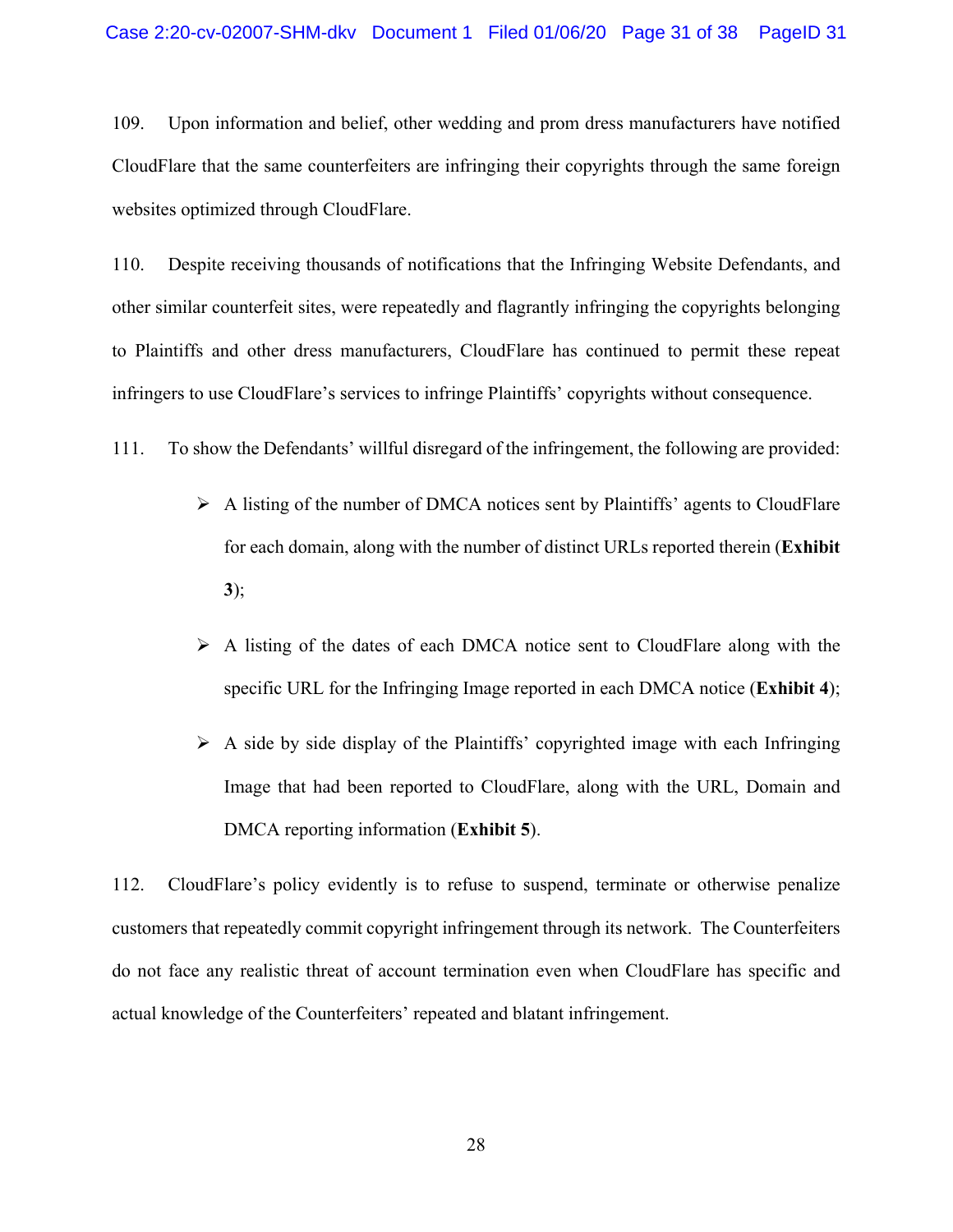113. Instead, CloudFlare's sole response to the Plaintiffs' notifications of infringements is to pass on the DMCA-compliant complaint to the host of the infringing website and to the infringer itself.

114. CloudFlare clearly has the capability to terminate services to copyright infringers for reasons such as violation of CloudFlare's abuse policies, or in the discretion of CloudFlare's leadership.

115. CloudFlare's policy of refusing to terminate repeat infringers protects a large revenue stream that CloudFlare receives from the many repeat infringers who are its customers and who rely upon CloudFlare to make their infringing websites available in the United States.

116. Additionally, CloudFlare frustrates Plaintiffs' efforts to investigate the infringement by blocking the access of the web crawlers used by Plaintiffs' anti-counterfeiting vendors to the Infringing Websites. CloudFlare obviously is familiar with Plaintiffs' anti-counterfeiting vendors from the numerous DMCA complaints that CloudFlare receives from them. Nevertheless, CloudFlare acts to block their web crawlers from accessing the Infringing Websites, or downloading Infringing Images from the Infringing Websites, as a purported security measure.

### **LEGAL CLAIMS FIRST CLAIM FOR RELIEF**

### **DIRECT COPYRIGHT INFRINGEMENT – 17 U.S.C. § 101 AGAINST THE INFRINGING WEBSITES DEFENDANTS.**

117. Plaintiffs repeat and reallege the foregoing allegations above as if fully set forth herein.

118. At all relevant times, Plaintiff have been the producers and copyright owners of the original photographic images that appear on the Plaintiffs' websites; i.e., the Plaintiffs' Images.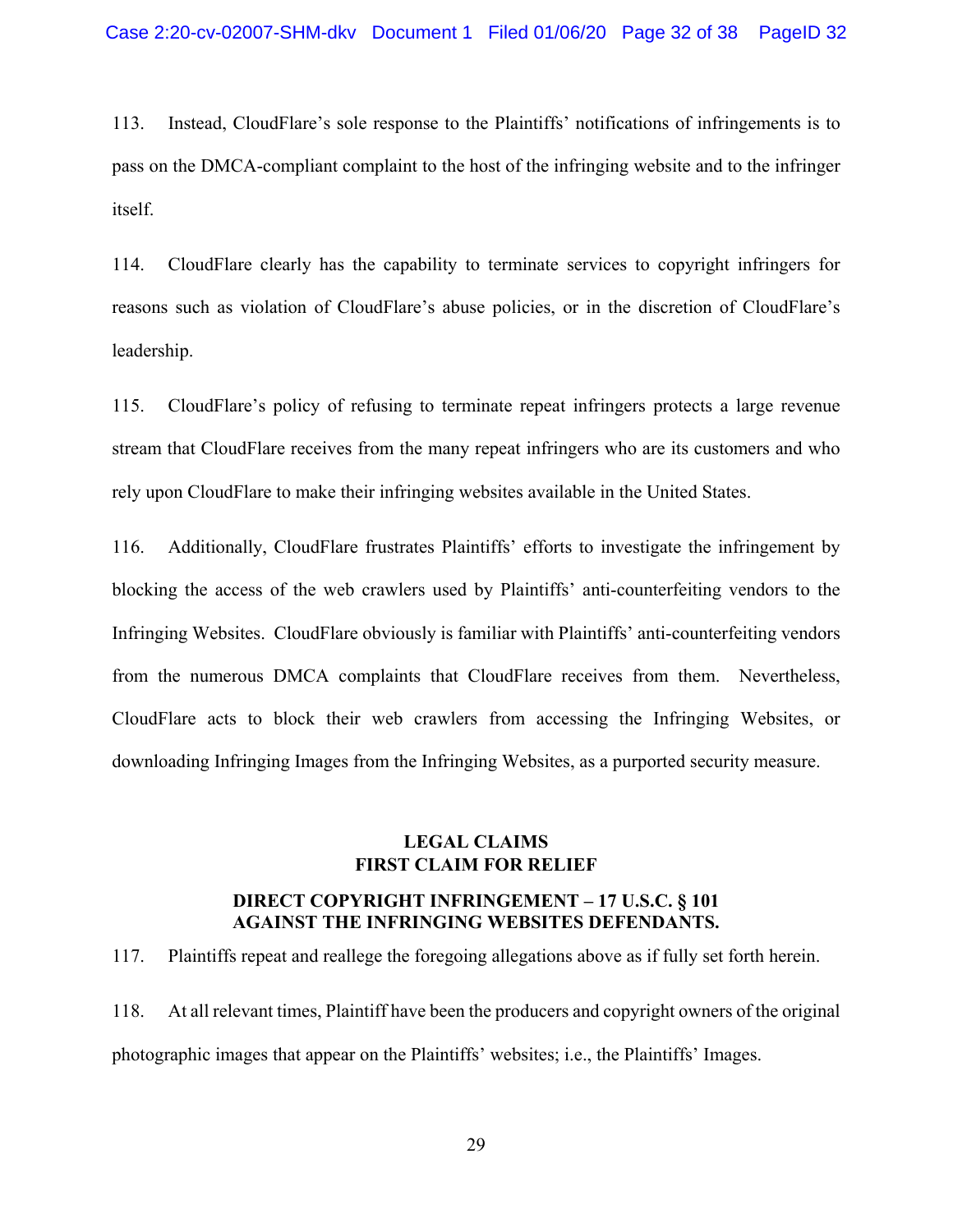119. Under the Copyright Act, the Plaintiffs possess the exclusive rights to reproduce, distribute, display, market and license the Plaintiffs' Images.

120. Without the permission or consent of the Plaintiffs, the Infringing Website Defendants have taken the Plaintiffs' Images from Plaintiffs' websites and then reproduced, distributed, displayed and marketed the Plaintiffs' Images on websites controlled by the Infringing Websites Defendants.

121. The Infringing Websites Defendants have displayed either identical copies of the Copyrighted Images on their websites, or slightly modified (or photoshopped) copies of the Copyrighted Images on their websites (the "Infringing Images"). The slightly modified copies of the Plaintiffs' Images are strikingly and/or substantially similar to the actual Plaintiffs' Images.

122. The Infringing Website Defendants' actions constitute infringement of Plaintiffs' copyrights and exclusive rights under the Copyright Act.

123. The Infringing Website Defendants' foregoing acts of infringement were willful and intentional.

124. Due to the Infringing Website Defendants' unlawful actions, the Plaintiffs have suffered, and will continue to suffer, substantial losses, including but not limited to damage to their business reputation and goodwill.

125. As a result of the Infringing Website Defendants' infringement of Plaintiffs' copyrights and exclusive rights under the Copyright Act, Plaintiffs are entitled to either actual or statutory damages pursuant to 17 U.S.C. § 504(c), and to their attorneys' fees pursuant to 17 U.S.C. § 505.

126. Upon information and belief, the Infringing Website Defendants' conduct is causing and will continue to cause Plaintiffs to suffer great and irreparable injury. Such harm will continue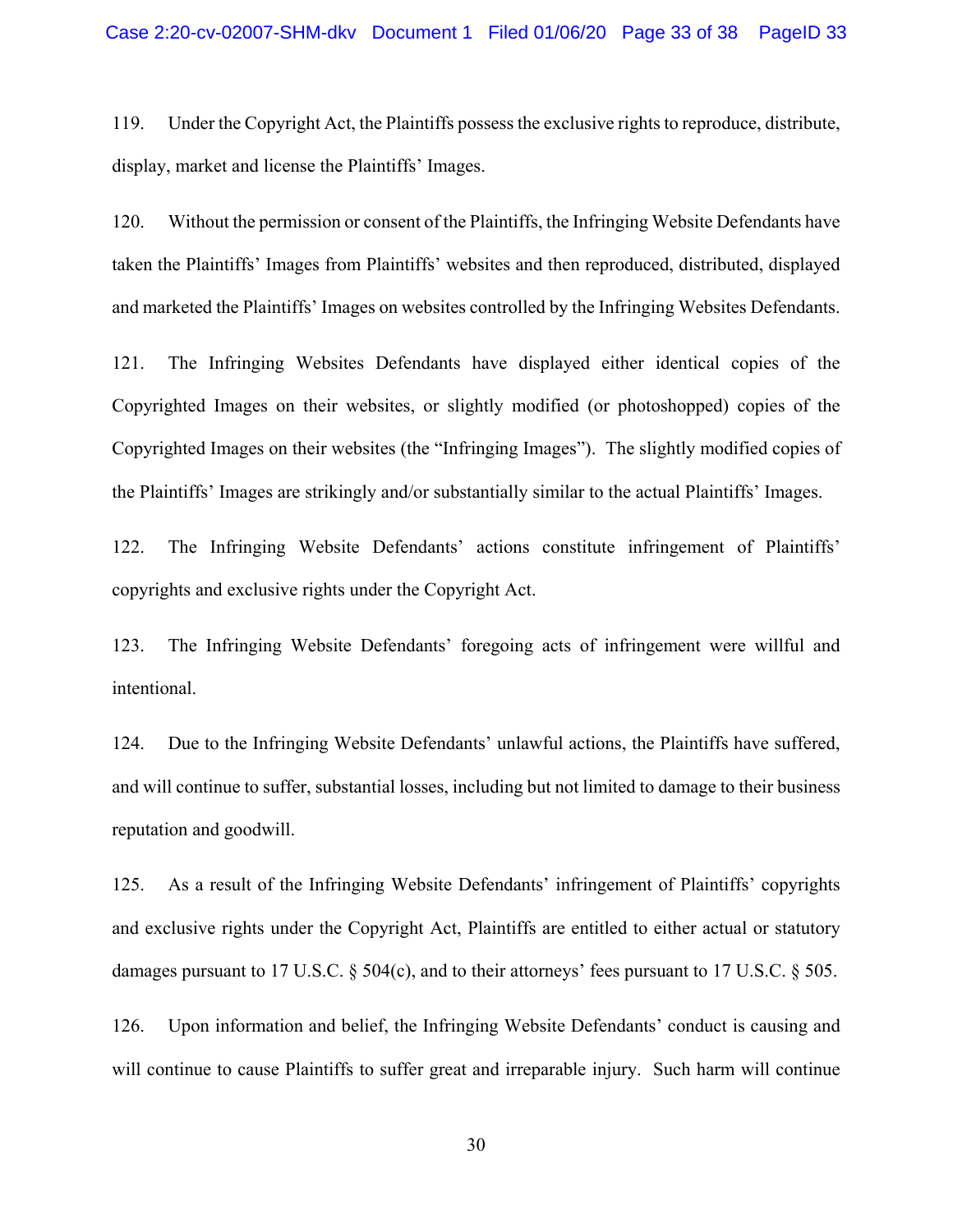unless the Infringing Website Defendants are enjoined from such conduct by this Court. Plaintiffs have no adequate remedy at law. Pursuant to 17 U.S.C.  $\&$  502 and 503, Plaintiffs are entitled to injunctive relief prohibiting the Infringing Website Defendants from further infringing Plaintiffs' copyrights, and ordering the Infringing Website Defendants to destroy all copies of Plaintiffs' copyrighted works made in violation of Plaintiffs' exclusive rights under the Copyright Act.

### **SECOND CLAIM FOR RELIEF CONTRIBUTORY COPYRIGHT INFRINGEMENT AGAINST CLOUDFLARE**

127. Plaintiffs repeat and reallege the foregoing allegations above as if fully set forth herein.

128. As set forth above, the Infringing Website Defendants engaged in a scheme to directly infringe Plaintiffs' copyrights by unlawfully displaying, distributing and marketing thousands of Plaintiffs' Images on the Infringing Websites.

129. CloudFlare has materially and substantially assisted the direct infringement perpetrated by the Infringing Website Defendants because:

- i. CloudFlare's CDN service creates and stores copies of the Infringing Images on CloudFlare's servers located within the United States;
- ii. CloudFlare's CDN, and other services, significantly improves the performance of the Infringing Websites, and enables the Infringing Websites to make their counterfeit e-commerce websites hosted in far-flung jurisdictions as easy to access and use as those that originate within the United States for consumers in the United States; and
- iii. CloudFlare's DNS service allows the operators of clusters of the Infringing Websites to conceal their identities.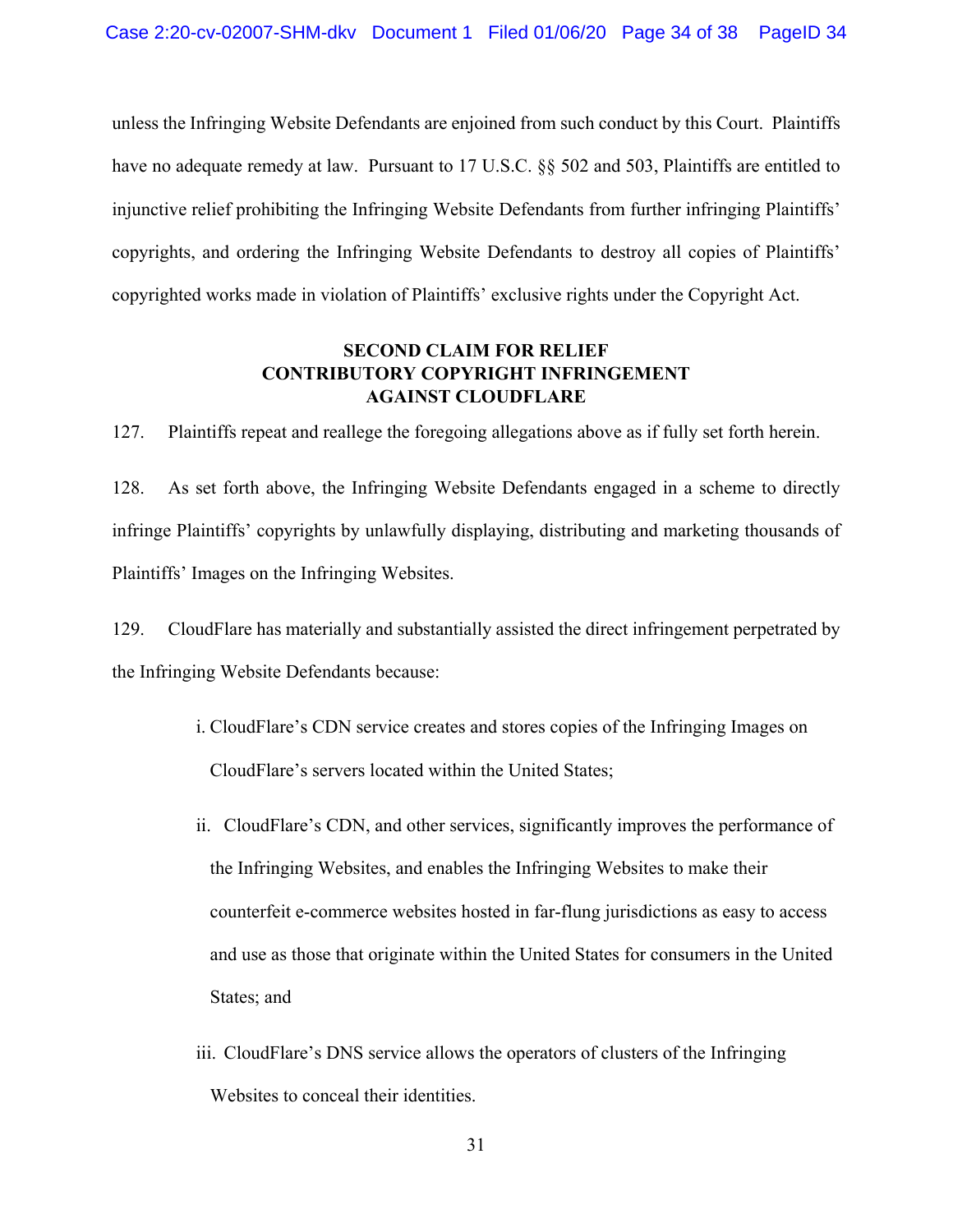130. CloudFlare had actual knowledge of the specific acts of infringement alleged herein.

131. CloudFlare engaged in willful blindness to the specific acts of infringement alleged herein.

132. Through Plaintiffs' agents, Plaintiffs have repeatedly, over the course of years, provided CloudFlare with actual knowledge of the direct infringements occurring through its system due to the conduct of the Infringing Website Defendants.

133. Through Plaintiffs' agents, Plaintiffs have repeatedly, over the course of years, provided CloudFlare with repeat notification that the same Infringing Website Defendants have persisted in displaying numerous Infringing Images.

134. Despite having received numerous notifications of infringement perpetrated by the Infringing Website Defendants, CloudFlare has refused to take any meaningful action to abate the infringement.

135. Instead, when receiving a notification of infringement pertaining to the Infringing Website Defendants, CloudFlare simply passes the notification to the Infringing Website and to the company which operates the servers which host the Infringing Website. However, as the Infringing Websites are hosted in distant jurisdictions that do not comply with the takedown provisions contained in the Digital Millennium Copyright Act, the hosts of the Infringing Websites often take no action in response to CloudFlare's passing on the complaint of infringement.

136. CloudFlare could have taken the simple measure of terminating its relationship with the Infringing Websites upon receiving actual knowledge of their ongoing infringement.

137. Instead, CloudFlare allowed the Infringing Websites to continue to exploit CloudFlare's services to make their websites accessible to consumers in the United States.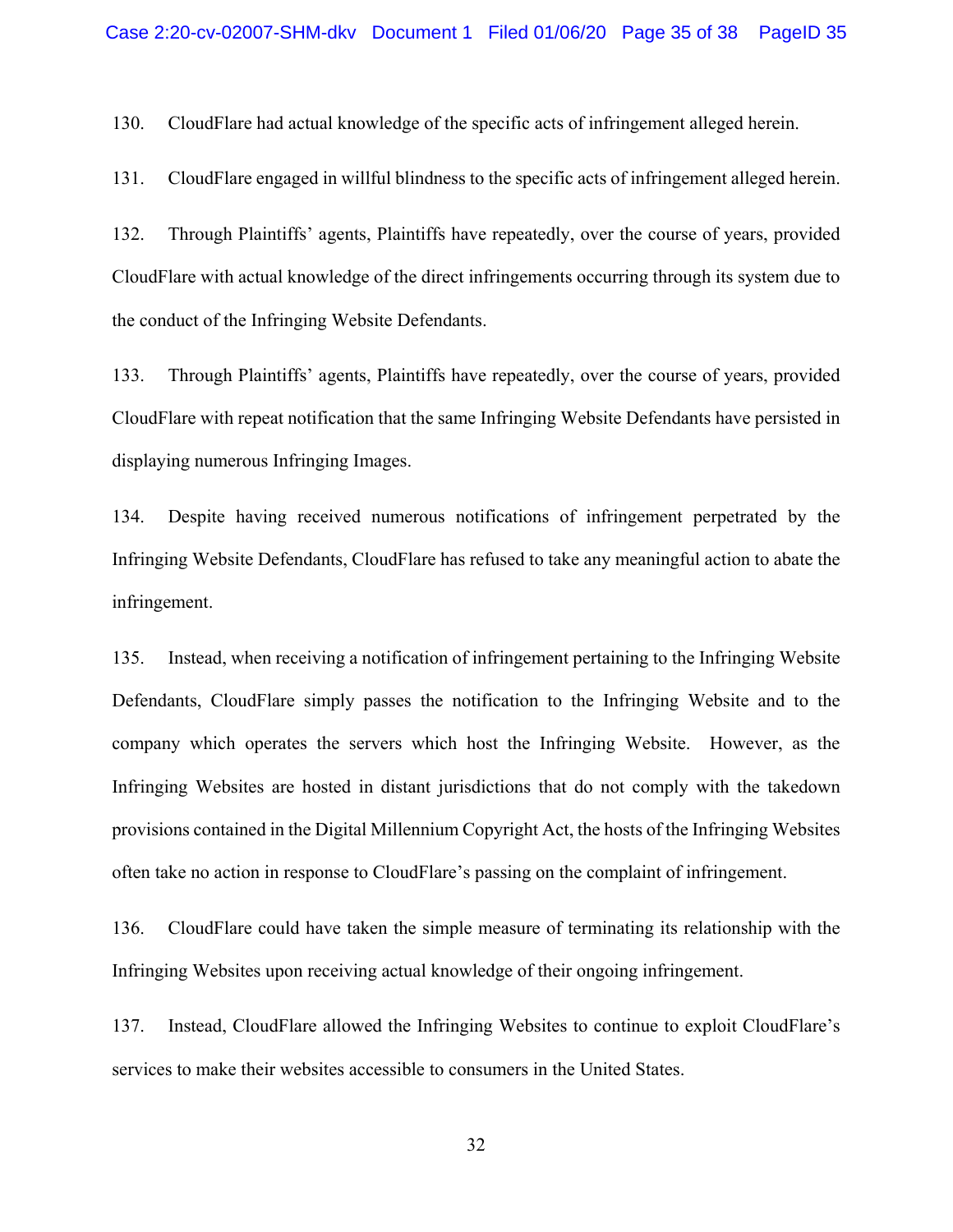138. CloudFlare has not acted reasonably or in good faith in response to Plaintiffs' notices of infringement and repeat infringement.

139. CloudFlare's acts of infringement have been willful, intentional and purposeful, in disregard of and indifference to Plaintiffs' rights.

140. As a direct and proximate result of CloudFlare's contributory copyright infringement, Plaintiffs are entitled to either actual or statutory damages pursuant to 17 U.S.C. § 504(c), and to their attorneys' fees pursuant to 17 U.S.C. § 505.

141. CloudFlare's conduct is causing and, unless enjoined and restrained by this Court, will continue to cause Plaintiffs great and irreparable injury that cannot be fully compensated or measured in money. Plaintiffs have no adequate remedy at law. Pursuant to 17 U.S.C. § 502, Plaintiffs are entitled to injunctive relief prohibiting further contributory infringements of Plaintiffs' copyrights.

#### **PRAYER FOR RELIEF**

**WHEREFORE**, Plaintiffs demand judgment against the Defendants as follows:

A. All actual, compensatory, liquidated and/or statutory damages suffered by Plaintiffs with respect to each and every cause of action asserted herein;

B. All immediate, temporary, preliminary and permanent injunctive relief to which Plaintiffs are otherwise entitled to as a matter of law and equity;

C. All costs, expenses, and attorneys' fees incurred by Plaintiffs in investigating, readying, bringing and prosecuting each and every cause of action asserted herein; and

D. Any additional relief the Court deems warranted under the circumstances.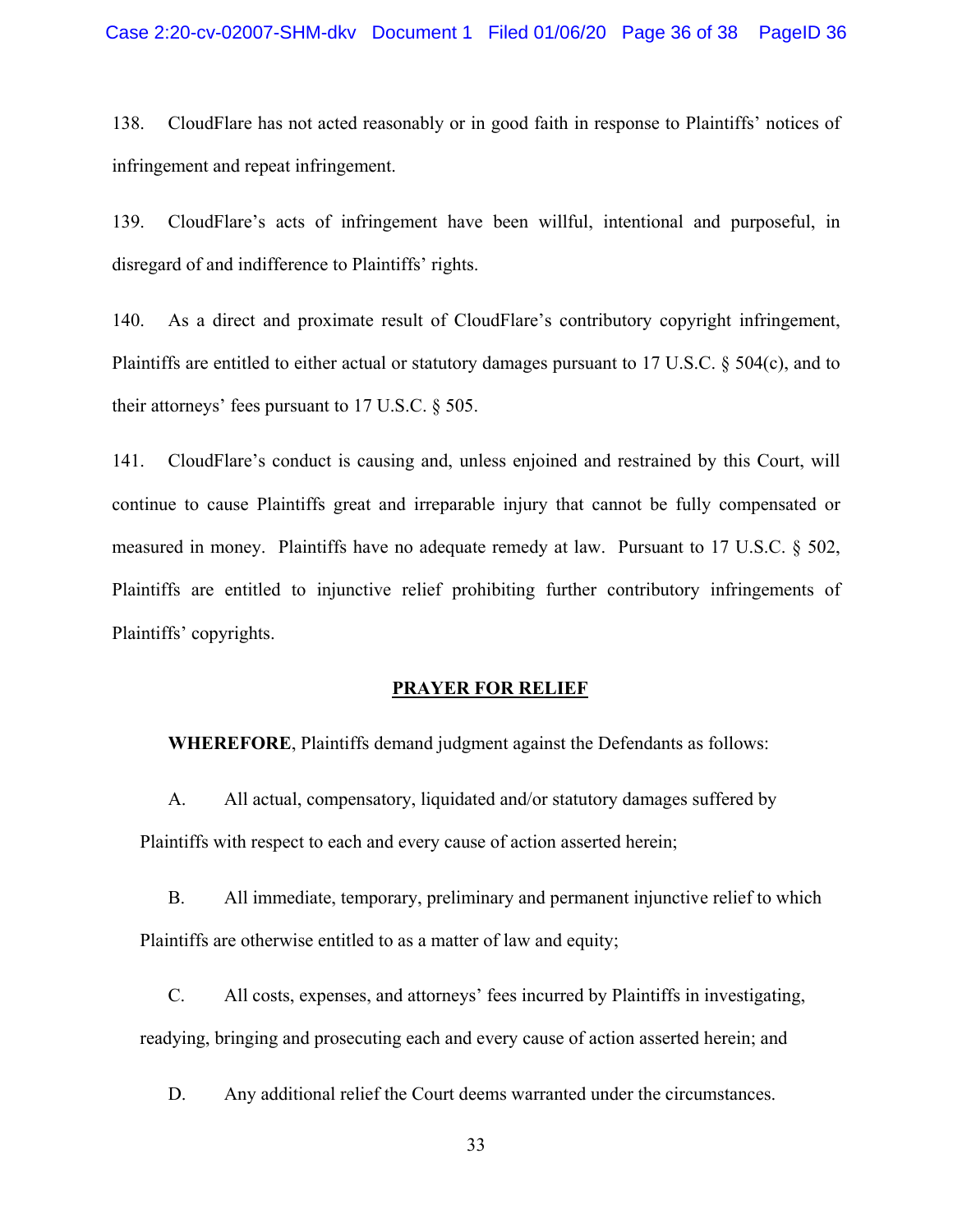Case 2:20-cv-02007-SHM-dkv Document 1 Filed 01/06/20 Page 37 of 38 PageID 37